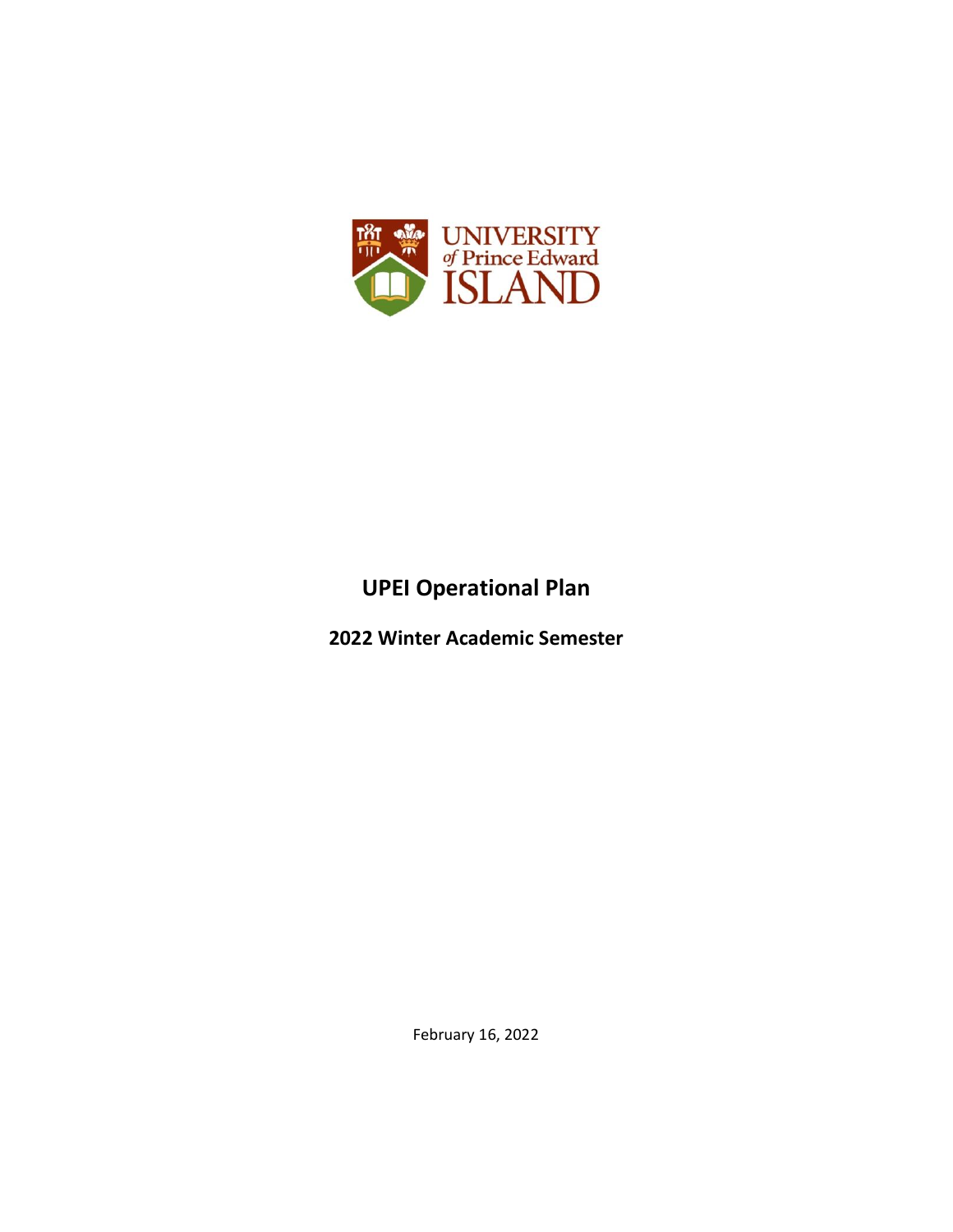## **TABLE OF CONTENTS**

|    | B. Students Travelling to PEI (including UPEI Student Self-Isolation Plan) 8  |  |
|----|-------------------------------------------------------------------------------|--|
|    |                                                                               |  |
|    |                                                                               |  |
|    |                                                                               |  |
|    |                                                                               |  |
|    |                                                                               |  |
| Е. |                                                                               |  |
| F. |                                                                               |  |
|    |                                                                               |  |
|    |                                                                               |  |
| I. |                                                                               |  |
| J. | Responding to Illness/Outbreak (including COVID-19 Pandemic Outbreak Plan) 26 |  |
|    |                                                                               |  |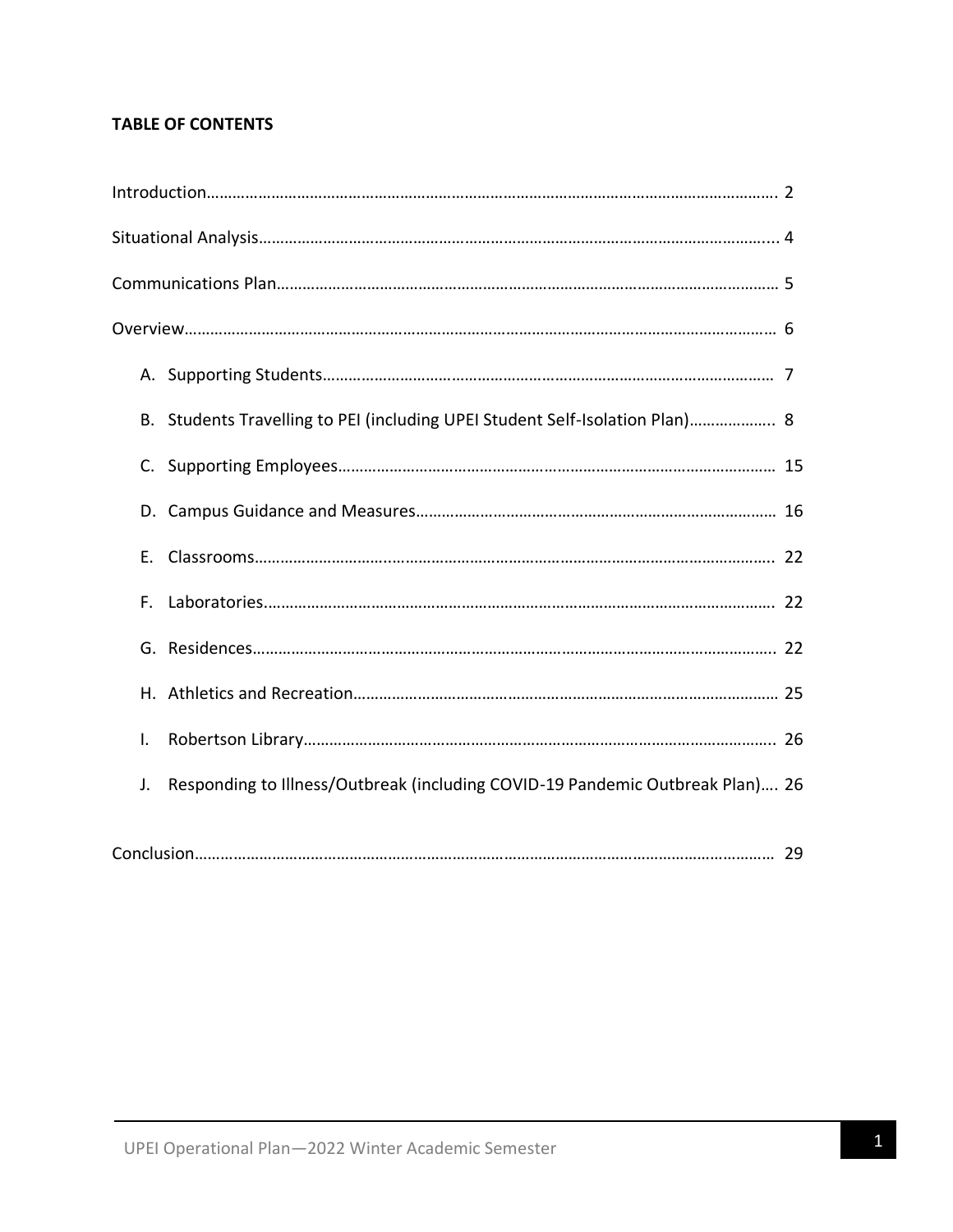## **INTRODUCTION**

The impact of COVID-19 has been felt around the world, including at the University of Prince Edward Island. The pandemic forced all faculties and departments at UPEI to adapt existing plans and develop new procedures and protocols to ensure the safety and well-being of students, staff, faculty, and future visitors.

The University began monitoring developments about COVID-19 and communicating information and response measures to members of the UPEI community about COVID-19 in January 2020. In March, to align with guidance from the Prince Edward Island Chief Public Health Office (PEI–CPHO), UPEI moved to an essential services model and, for the remainder of the 2020 Winter Academic Semester, ceased inperson course delivery, pivoting to online and virtual formats. Online course delivery continued for the 2020 Summer Academic Semester. With the health and safety of students, staff, and faculty the number-one priority, UPEI included contact information for health and mental health support in all of its messaging and communications channels.

UPEI embarked on a planning exercise to assist us in returning gradually and safely to campus in 2020, taking both academic and operational considerations into account. The University followed a risk-based approach to planning, and incorporated risk assessments into decisions about opening or closing settings and how to function as safely as possible for those that are open. We adopted a staged approach, with a look to both the short term and long term, while continuing to follow the public health guidance as laid out by our government officials. As a large, multi-dimensional public institution with many stakeholders and various settings, we also introduced our own unique measures to ensure the safety of our vast and diverse community of students, staff, and faculty. [UPEI's Operational Ease](https://www.upei.ca/easebackplan)-Back Plan—[Planning the Way Forward](https://www.upei.ca/easebackplan) was like a dynamic road map with three distinct stages, where we constantly re-evaluated our situation, realizing that we may need to change our route or backtrack as we moved forward in 2020.

UPEI courses were primarily online for the 2020 Fall Academic Semester with exceptions for in-person, on-campus instruction. These exceptions include accredited programs in health and clinical-based programming (such as Nursing, Veterinary Medicine, Doctor of Psychology, and Sustainable Design Engineering), as well as for some lab-based courses in Science, performance-based programming in Arts (such as Music), post-degree and graduate studies. Other students who were required to be on-campus, for in-person purposes, include varsity student-athletes, and graduate and undergraduate honours students conducting research.

Once information about our hybrid program delivery model was disseminated in June 2020, and we began advancing through the stages in UPEI's Operational Ease-Back Plan, our attention turned to developing an operational plan for the safe return of students to the UPEI campus in September 2020. UPEI worked closely with the PEI–CPHO and referred to the [Guidance for post-secondary institutions](https://www.canada.ca/en/public-health/services/diseases/2019-novel-coronavirus-infection/guidance-documents/covid-19-guidance-post-secondary-institutions-during-pandemic.html)  [during the COVID-19 pandemic](https://www.canada.ca/en/public-health/services/diseases/2019-novel-coronavirus-infection/guidance-documents/covid-19-guidance-post-secondary-institutions-during-pandemic.html) that was published by the Government of Canada on July 24, 2020, in the development of the *UPEI Operational Plan for the 2020 Fall Academic Semester*.

At the September 18, 2020, meeting of the University Senate, it was unanimously decided that UPEI would continue with a blended delivery model for the 2021 Winter Academic Semester (January to April 2021). This meant that UPEI courses were primarily online with the same exceptions as noted for the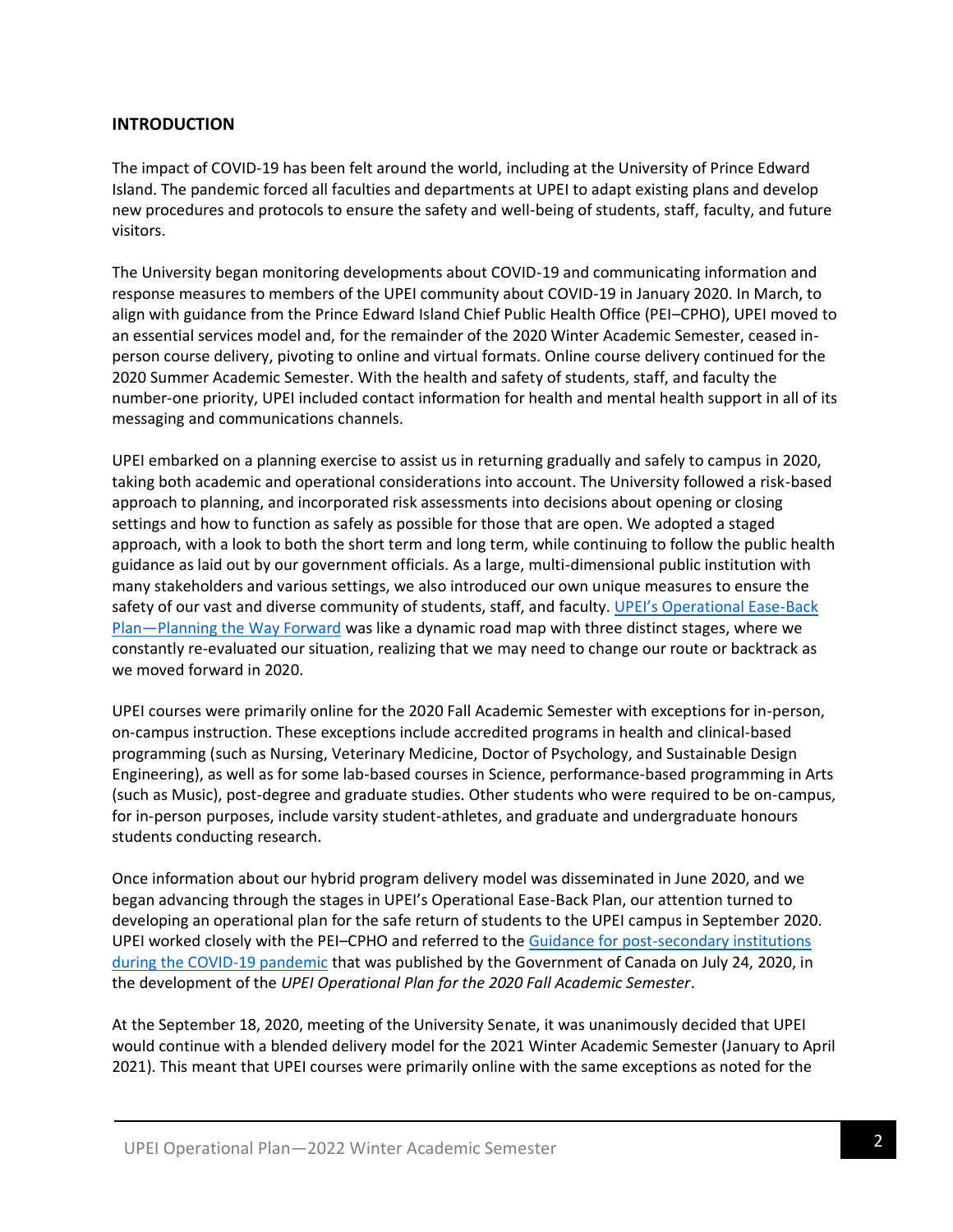2020 Fall Academic Semester. We communicated this to members of the University community across a number of platforms.

A key development in 2021 was the rollout of the COVID-19 vaccine in Canada, which gave hope for a return to more normal academic experience for the 2021 Fall Academic Semester. In early 2021, the University Senate approved a motion that UPEI would offer as much in-person, on-campus learning as possible, in keeping with PEI-CPHO guidance. Since February 2021, UPEI actively prepared to safely welcome students, faculty, and staff back to campus in September 2021.

We continued to base our program delivery framework and campus operations on guidance from the PEI Chief Public Health Office (PEI-CPHO), the public health authority on PEI. The launch of the PEI-CPHO's "[Moving Forward in 2021](https://www.princeedwardisland.ca/en/information/health-and-wellness/moving-forward-in-2021)" plan confirmed that our plan to return to primarily in-person classroom learning and campus life, with online components, would proceed for the fall of 2021. The PEI-CPHO issued guidance in August that it was expected that most COVID-19 restrictions would be lifted in September once PEI achieved a fully vaccinated rate of 80% (people aged 12 years and older), including that room occupancy could also return to pre-COVID-19 levels. This threshold was achieved and, therefore, over 75% of our courses for the 2021 Fall Academic Semester were in-person. The remainder were delivered online or in a hybrid format for the convenience of our students.

In November 2021, UPEI confirmed that it would return to a pre-pandemic level of in-person activities for the 2022 Winter Academic Semester, meaning that UPEI would resume in-person course delivery methods and classes across all faculties, with limited exceptions, beginning on January 10, 2022, in keeping with PEI-CPHO guidance in place at the time. UPEI actively prepared throughout the Fall to safely welcome students, faculty, and staff back to campus in January 2022.

In December 2021, due to the arrival of the Omicron variant and a significant increase on the number of COVID-19 cases on PEI, the University Senate endorsed a move back to online teaching and learning for the beginning of the winter semester until at least January 17. On January 6, the University Senate extended the date for online teaching and learning to at least January 30, while on January 21, the date was further extended until February 27, with in-person classes beginning on February 28 if public health guidance allows.

In January 2022, PEI-CPHO issued updated guidance for post-secondary education institutions on a temporary basis, which meant many of our original plans and protocols for the 2022 Winter Academic Semester reverted back to winter 2021 restrictions until they updated this guidance in February 2022 following the release of its Moving On-[Transition Plan to Living with COVID-19.](https://www.princeedwardisland.ca/en/information/health-and-wellness/moving-on-transition-plan-to-living-with-covid-19)

The following *UPEI Operational Plan—2022 Winter Academic Semester* includes PEI public health guidance as of February 2022, and includes protocols for the safe return to working on campus on February 17 and to in-person teaching and learning on February 28.

*The UPEI Operational Plan—2022 Winter Academic Semester* is based on the guiding principles:

- 1. our plans continue to change, depending on evolving public health requirements; and,
- 2. we may also institute our own heightened measures over and above what is required to ensure our campus community is as safe as possible.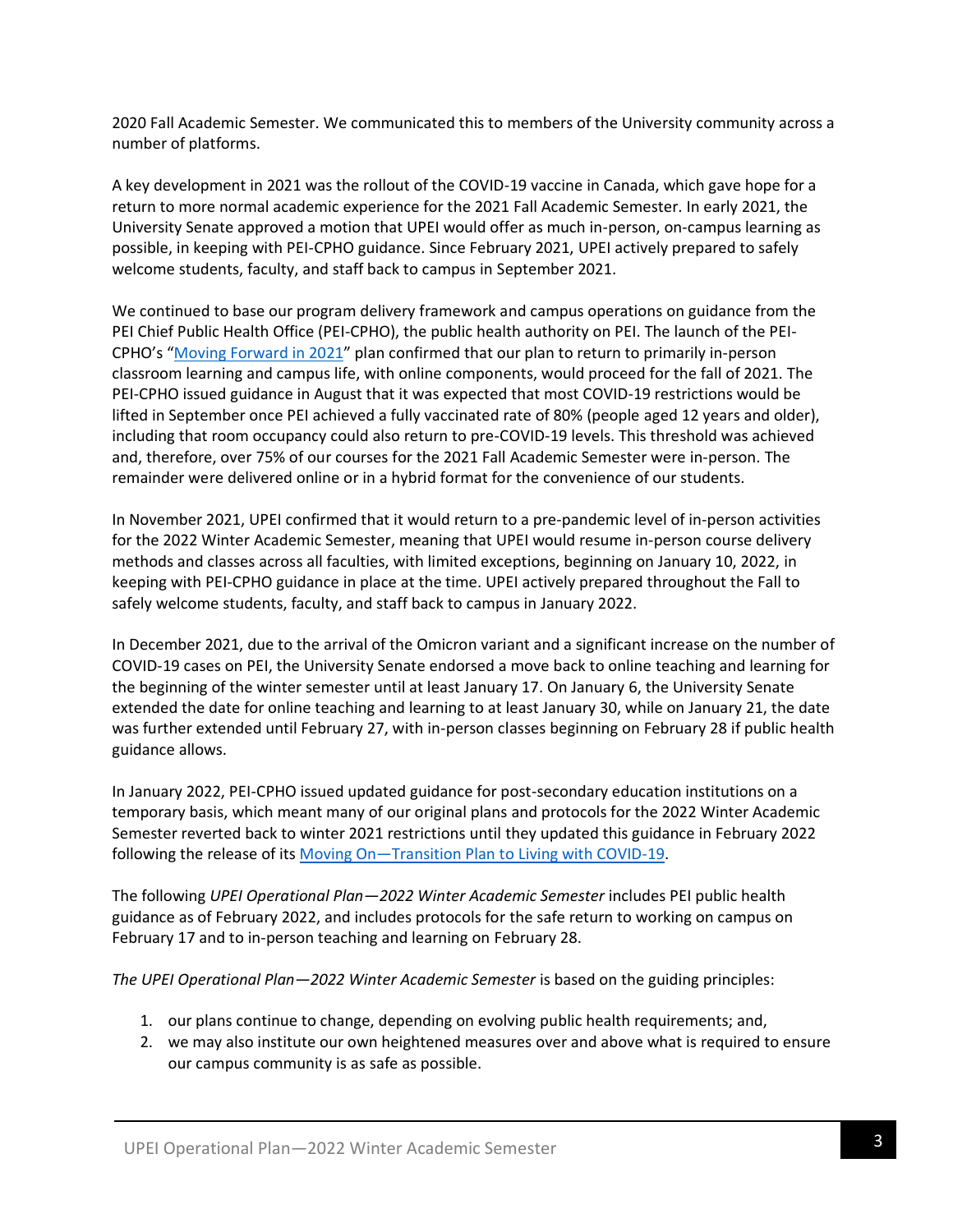## **SITUATIONAL ANALYSIS**

Until December 2021, the province of Prince Edward Island continued to be in a fortunate situation with few cases of COVID-19 and no incidence of community spread. The Omicron variant has changed this landscape and as of January 2022, PEI has experienced not only community spread, but also average daily case counts of over 200, hospitalizations, ICU admissions, outbreaks in health care settings, and deaths due to COVID-19.

The PEI Chief Public Health Office implemented several additional measures beginning in December 2021 to help address the spread of COVID-19. The PEI-CPHO updated guidance for post-secondary education on a temporary basis in January 2022, and again in February 2022, with the two major changes being heightened requirements for physical distancing and masking.

**Physical Distancing:** All students, faculty, and staff from different households are required to maintain physical distancing of two metres (six feet) or more in all indoor spaces on campus, except in learning settings as follows: up to a maximum of 100 students while seated and masked during classroom learning; or for certain practical/hands-on learning; or for on-the-job training. Physical distancing should be maximized in learning settings.

**Masking:** All students, faculty, and staff are now required to wear a properly fitting three-layer mask in all indoor areas. Removal of masks for active eating and drinking should be minimized. UPEI has received PEI-CPHO guidance that a good quality, properly fitting, three-layer non-medical mask, disposable or cloth, is appropriate to wear in our work environment. There are a few exceptions: medical-grade masks are required in human-health related areas such as the UPEI Health and Wellness Centre, the Faculty of Nursing, and the UPEI Psychology Clinic. Medical-grade masks are also used in select locations at AVC as per the [AVC COVID-19 Face Protection Protocol.](https://portal.upei.ca/facultystaff/administrativeservices/avc_dean/Documents/AVC%20COVID-19%20Face%20Protection%20Protocol%202022Jan21%20FINAL.pdf) N95 respirators are also recommended for Facilities Management employees who are working in the residences when students are self-isolating in their rooms.

UPEI has procured a supply of three-layer masks so that anyone who does not have access to a good quality three-layer mask can obtain one. Students, faculty, and staff can contact UPEI Health Safety, and Environment at HSE@upei.ca, while AVC personnel can reach out to their supervisor.

**Vaccination:** All students, faculty, and staff are recommended to be vaccinated with a complete series of Health Canada-approved COVID-19 vaccines *including booster doses.* (The UPEI Mandatory Vaccination Policy remains in place, and we have been encouraging the community to obtain booster vaccines. The UPEI Health and Wellness Centre began offering on-campus booster clinics on January 13. Appointments have been in high demand, so additional clinics are being added as clinics become full. To check availability and to book an appointment for a vaccine booster (or to obtain your first or second dose of a COVID-19 vaccine), visit this link: [https://app.upei.ca/HCBookings.](https://app.upei.ca/HCBookings) After February 24, obtain an appointment for a vaccine booster by emailing [healthcentre@upei.ca.](mailto:healthcentre@upei.ca)

**Screening and Testing:** All students, faculty, and staff should stay home and seek testing if feeling unwell or experiencing symptoms of COVID-19, however mild. Testing may be accessed at a drop-in testing clinic and individuals should self-isolate until the results are back. Screening and exclusion should be in place for students, faculty, and staff who have already been directed to self-isolate. Test results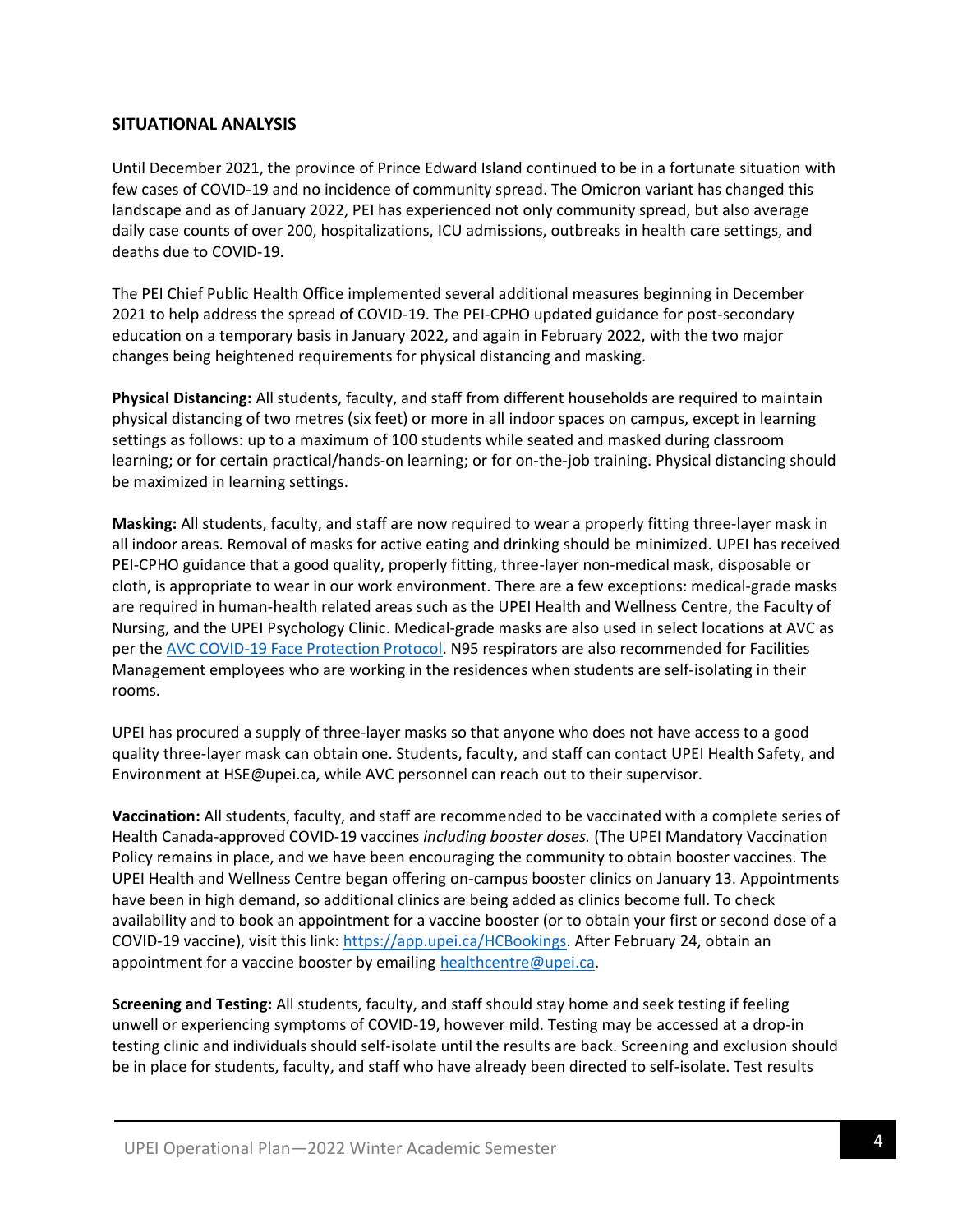(positive and negative) can be found here with most results appearing 4–12 hours from the point of testing: [www.princeedwardisland.ca/testresults](http://www.princeedwardisland.ca/testresults)

- Steps for individuals who test positive are outlined [here](http://www.princeedwardisland.ca/testedpositive)
- Steps for individuals identified as close contacts are [here](http://www.princeedwardisland.ca/closecontact)

**Gatherings and Events:** Current PEI public health measures for organized gatherings and events can be found [here.](https://www.princeedwardisland.ca/en/information/temporary-covid19-measures) Until further notice, UPEI-organized events and gatherings must be approved in advance as per the [event approval process.](https://www.upei.ca/office-vice-president-administration-and-finance/ceremonies-events/event-approval) We will continue to review the process with regard to each step of the [Moving On plan.](https://www.princeedwardisland.ca/en/information/health-and-wellness/moving-on-transition-plan-to-living-with-covid-19)

**Personal Hygiene:** Signage on personal hygiene such as handwashing and respiratory etiquette (sneezing and coughing) should be clearly posted throughout facilities. Handwashing supplies and alcohol-based hand sanitizer with at least 60% alcohol should be readily available. (UPEI has continued to comply with this guidance throughout the pandemic.)

**Cleaning and Disinfection:** Maintain enhanced cleaning and disinfection of frequently touched surfaces. (UPEI has continued to place and re-stock cleaning and disinfection supplies throughout campus during the pandemic. We continue to comply with this guidance).

UPEI is a multifaceted institution with a diverse community. In addition, the physical campus houses a number of independent entities such as the UPEI Student Union, National Research Council, Bell Aliant Centre, PEI BIO|FOOD|TECH, Andrews Hockey Growth, PEI Seniors College, Reactive Health Physiotherapy, Synapse, and Campus Kids Day Care. This plan only applies to UPEI operations, faculty, staff, and several categories of students:

## • **Students already on PEI**

- PEI residents (day commuters)
- PEI residents who move from outlying areas to live in Charlottetown to study
- International and Domestic Students who never left PEI
- **Students in other Canadian Provinces** 
	- Those from Canada
	- International students who are in Canada
	- Students who have decided to travel off PEI and return
- **Students from outside the country**

## **COMMUNICATIONS PLAN**

UPEI began communicating to students, staff, and faculty about COVID-19 in January 2020, sharing appropriate information from official government sources such as the Public Health Agency of Canada and the PEI Chief Public Health Office.

In keeping with crisis communications practices, when updates to COVID-19 information occurs, senior administration consults with various departments to determine the communications strategy that will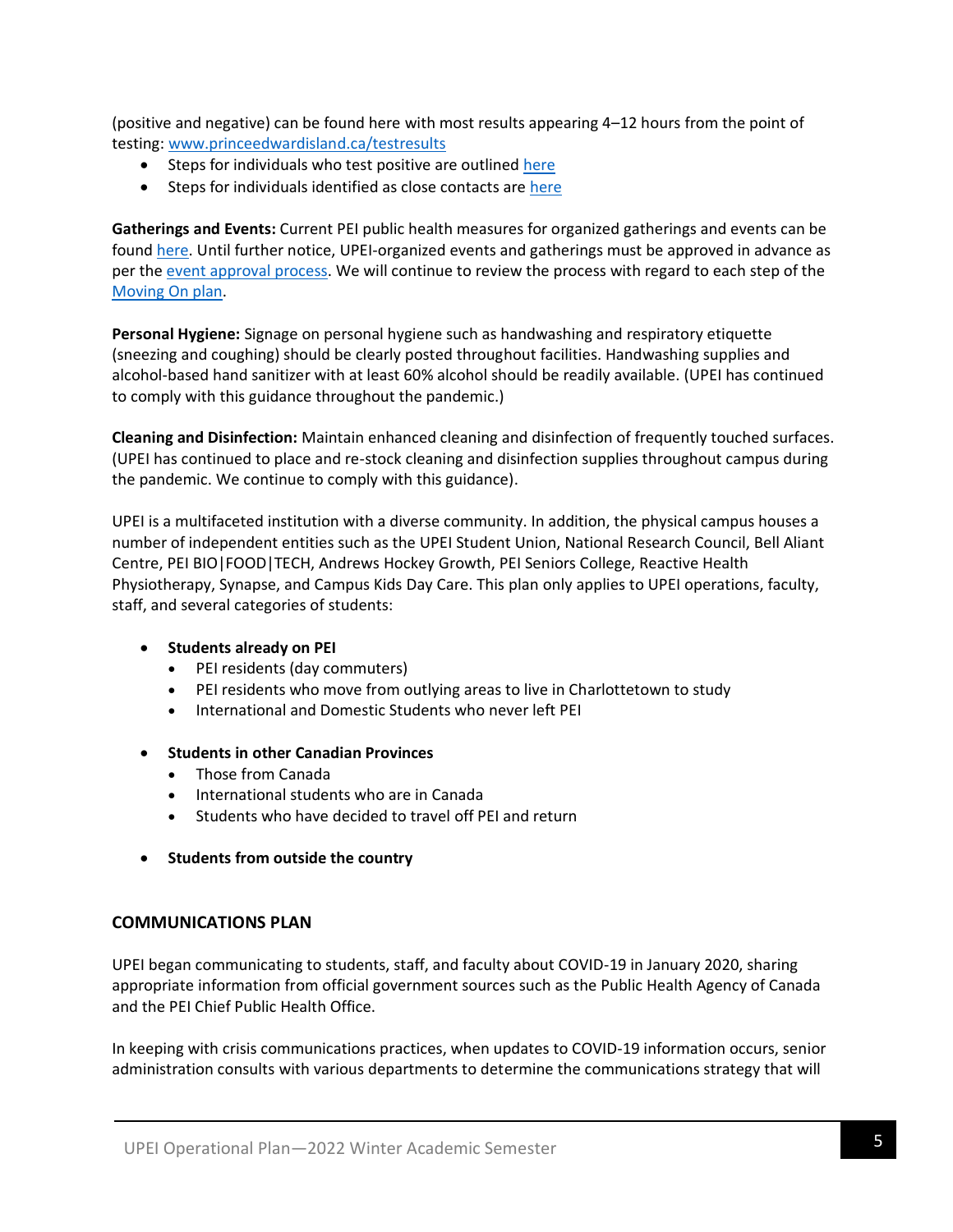be employed, target audiences, and who will serve as spokesperson(s). Messages may be issued to the entire community, or targeted to groups that are impacted directly by the information. The strategy is executed by UPEI Communications over a number of channels:

- email listserv system to faculty and staff (including the sessional roster) and to current students
- web pages at<https://www.upei.ca/covid-19-information>
- UPEI SAFE app (email, text, push notification, Twitter)

More specific communication that is required to ensure safe operational practices is outlined in the Campus Guidance and Measures section.

## **OVERVIEW**

The following Operational Plan outlines protocols that were initiated beginning in December 2021 through to January 2022, as well as the return plan for all members of the UPEI community to the campus, in February 2022 based on PEI-CPHO's [Moving On plan](https://www.princeedwardisland.ca/en/information/health-and-wellness/moving-on-transition-plan-to-living-with-covid-19) and guidance in place at that time. The Operational Plan draws on

## **1. Existing UPEI policies, plans, and protocols**

- a. Emergency Management Plan
- b. Risk Management Policy
- c. Pandemic Response Plan
- d. Residence Life Agreement
- e. Health, Safety, Environment policy and protocols
- f. Communications best practices and protocols
- g. Business continuity plans

## **2. COVID-19 specific plans and protocols**

- a. UPEI's Operational Ease-Back Plan (2020)
	- i. Health and Safety Guidance
	- ii. Security Guidance
- b. UPEI Operational Plans for the 2020 Fall, 2021 Winter, and 2021 Fall Academic **Semesters**
- c. UPEI Student Classroom Protocol and UPEI Student Laboratory Protocol
- d. Return to Laboratory Work Plan
- e. Return to Field and Off-Site Work Plan
- f. Robertson Library Operational Plan
- g. Atlantic Veterinary College Risk Management Plan
- h. Athletics and Recreation and AUS operational plans
- i. UPEI COVID-19 Pandemic Outbreak Plan
- j. COVID-19 Mandatory Vaccination Policy
- k. Contractors Protocol

*The UPEI Operational Plan—2022 Winter Academic Semester* includes additional plans and protocols for: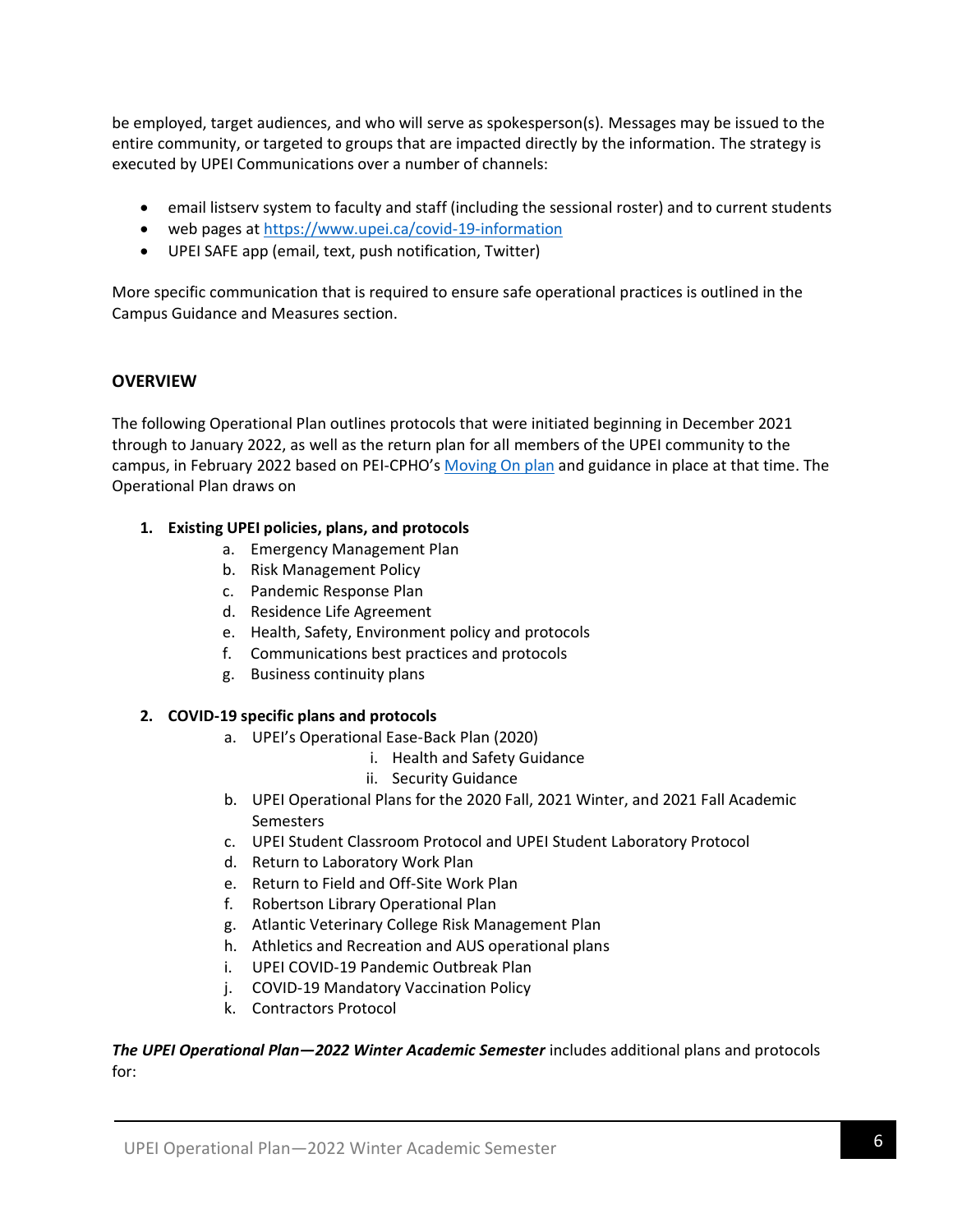- A. Supporting Students
- B. Students travelling to PEI
- C. Supporting Employees
- D. Campus Guidance and Measures
- E. Classrooms
- F. Laboratories
- G. Residences
- H. Athletics and Recreation
- I. Robertson Library
- J. Responding to illness/outbreak (including UPEI COVID-19 Pandemic Outbreak Plan)

## **A. SUPPORTING STUDENTS**

UPEI recognizes how the COVID-19 situation may continue to be stressful for students, and, especially for those travelling to PEI.

Since January 2020, we have continued to communicate information and updates to students about COVID-19, including contact and resource information for both academic and personal support. This messaging has been pushed out over a number of communications channels including email, the UPEI SAFE app, and on our upei.ca website.

UPEI has a number of supports available to all students through **UPEI Student Affairs**, including personal counselling [\(studentserv@upei.ca\)](mailto:studentserv@upei.ca), Accessibility Services [\(studentserv@upei.ca\)](mailto:studentserv@upei.ca), First-Year Recruitment and Advising, and the International Student Office. Students who live in residence have access to a **Residence Life** team made up of peers and full-time staff. In addition, the **UPEI Health and Wellness Centre**, an essential service at UPEI, has remained fully operational throughout the pandemic to serve the campus community.

As we neared the 2020 Fall Academic Semester, UPEI mobilized its general support services in response to COVID-19 under two primary teams: UPEI Student Affairs and UPEI Residence Services. This continued for Winter 2021, Fall 2021, and will remain in place for Winter 2022. Specific and enhanced support services for students who are required to self-isolate are described in Section B under the UPEI Self-Isolation Plan. In addition, there are several programs that will continue to offer general support to students during the 2022 Winter Academic Semester:

## **International Student Buddy Program**

This program is coordinated by a Student Assistant who works with a small group of Student Ambassadors that connects with students.

## **New Student Orientation**

UPEI offers an orientation at the beginning of each academic semester to help first-year, new incoming students with the transition to university and to familiarize them with the campus. New Student Orientation (NSO) is a collection of welcoming events, activities, workshops, videos, and information sessions that take place before and during the first week of classes for new UPEI students.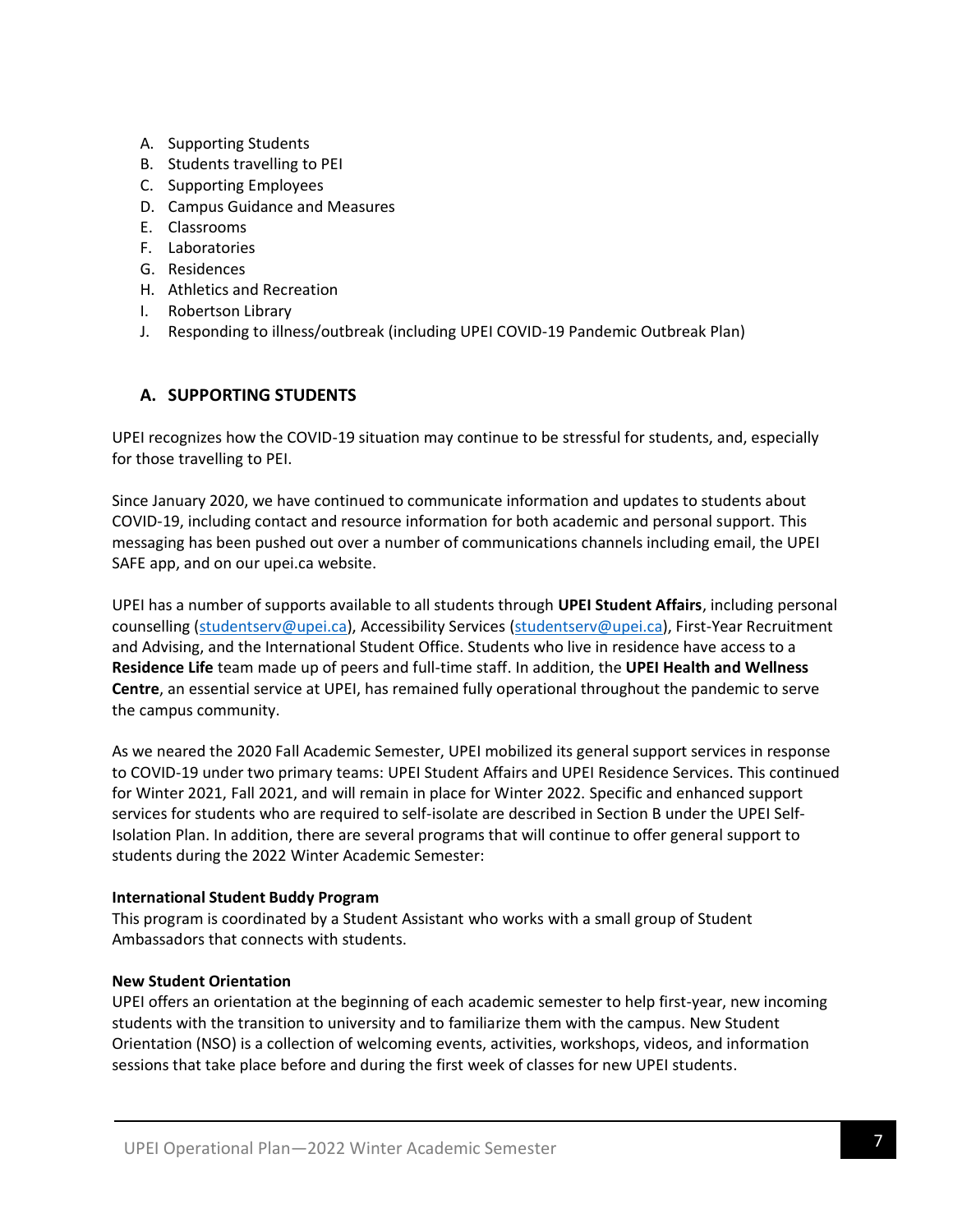## **UPEI Chaplaincy Centre**

Throughout the pandemic, the UPEI Chaplaincy Centre has continued to be open and available as a quiet place to meet and pray on the UPEI campus. The UPEI Campus Ministry team provides a spiritual presence that is supportive of students, faculty, staff, and administration. Spiritual accompaniment, pastoral counselling, and programming to enhance social, intellectual, and personal growth are offered.

The UPEI Chaplaincy Centre also houses the Campus Food Bank which is donation driven, open and available for UPEI students. During COVID-19, the Campus Food Bank has remained open, and has seen an increase in the demand for food as well as an increase in donations. During the academic year, the Chaplaincy Centre Food Bank sees upwards of 50 students per week. The Food Bank is open on Wednesdays from 2–7 pm.

## **B. STUDENTS TRAVELLING TO PEI (including UPEI Student Self-Isolation Plan)**

Beginning in June 2021, the Office of the Registrar focussed its planning on the return of students to campus for the 2021 Fall Academic Semester, and was in constant contact with incoming new and returning students, sharing information about the semester as it becomes available by email and on the upei.ca website. After consultation and receiving guidance from the PEI-CPHO, UPEI modified its previous self-Isolation plans for the 2020–21 academic year, and finalized the UPEI Student Self-Isolation Plan for students travelling to PEI for the 2021 Fall Academic Semester in late June.

The same overall plan is in place for new students arriving to PEI for the 2022 Winter Academic Semester, although there are fewer students beginning their studies in January than in September, and requirements for entry into Canada and PEI have changed.

All new incoming students have been repeatedly advised that if they are travelling to PEI from outside of Canada, they must fill the out the [UPEI Pre-Travel Enrolment Confirmation Request Form](https://docs.google.com/forms/d/e/1FAIpQLSdA8pC-iviL-RhQRaneoNAK2Z0lDF0yYz0LpsflFl6iG3dwag/viewform) (Google form) so that UPEI can plan for their arrival and provide support leading up to their travel. This form triggers the issuance of a Confirmation of Enrolment letter that also serves as proof that the student is required to be on-campus. These confirmations are required for entry into Canada.

In conjunction with the UPEI Student Self-Isolation Plan, UPEI delivers an online orientation module and travel guide for international students, which includes detailed information specifically aimed at those who are currently abroad and travelling to PEI. The guide also features information about the Government of Canada's ArriveCAN app, where students must upload travel information 72 hours in advance of arrival in Canada. In the guide, we continue to advise:

*It is the responsibility of students and their families to keep informed of any changes in travel and self-isolation requirements. The following guide is intended as reference only. Students are encouraged to check federal and provincial travel requirements often, as they could change without notice. Parents/guardians travelling with students must also follow all federal and provincial travel regulations.*

Should travel restrictions still be in place or reintroduced for Canadian and international arrivals, a communications strategy targeting students already at UPEI will begin as necessary, encouraging them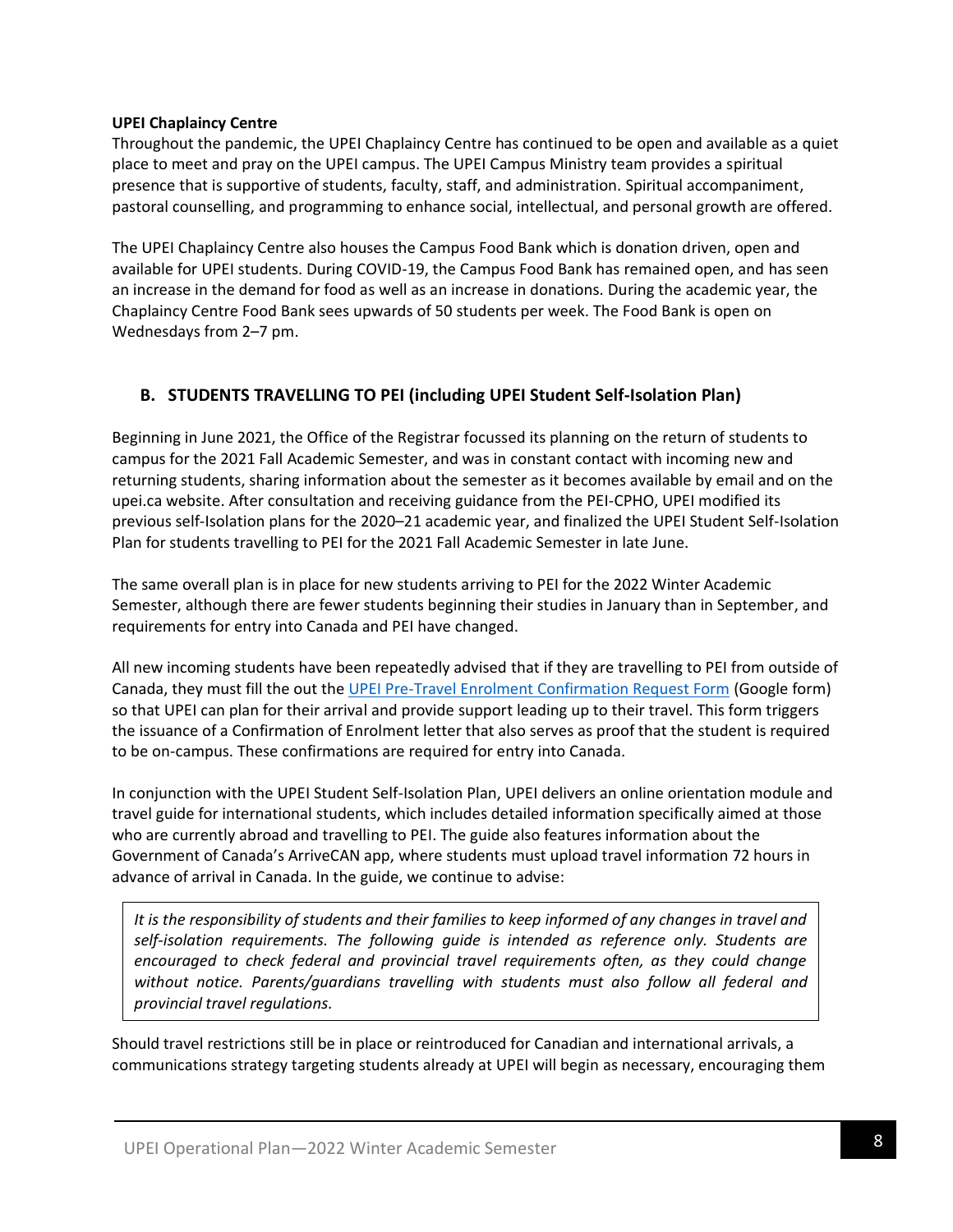to stay on PEI throughout the various study/holiday breaks. **Those who choose to travel may be required to self-isolate upon their return, and will be responsible for any related expenses.**

## **UPEI STUDENT SELF-ISOLATION PLAN – Winter 2022**

UPEI Student Affairs and UPEI Residence Services have adapted their UPEI Student Self-Isolation Plan from Fall 2021 to the Winter 2022 context.

Effective January 15, 2022, international students who were previously allowed to enter Canada without being fully vaccinated are now required to be fully vaccinated in order to enter Canada. This aligns with the UPEI Mandatory COVID-19 Vaccination Policy; therefore, incoming students were asked to fill out the UPEI Vaccination Attestation and Exemption Form prior to arrival.

Beginning in December 2021, the Government of PEI requires that anyone, regardless of having a PEI Pass and being fully vaccinated, must self-isolate for four days upon arrival to PEI. The Government of PEI requires that students who do not have a PEI Pass self-isolate for eight days, subject to a negative test result on day eight.

Students arriving from international locations must follow the Government of Canada quarantine requirements and have a self-isolation plan for 14 days. The student self-isolation period begins on the day that they arrive in Canada, and, therefore, the federal quarantine period may vary depending on the status of arrival date.

Whether students are self-isolating in a central-isolation-location hotel, UPEI residence, or according to a pre-approved self-isolation plan, they will be provided with a UPEI self-isolation contact person.

## *Fully Vaccinated\* Students (International and outside Atlantic Canada) and those from Atlantic Canada with at least one dose*

These students are only required to apply for a [PEI Pass.](https://www.princeedwardisland.ca/en/service/apply-for-a-pei-pass) They may be tested at border entry points and then provided with rapid antigen tests to self-administer.

*\*Fully vaccinated means a person has received two doses of a vaccine approved for use in Canada by Health Canada (or one dose of Janssen/Johnson and Johnson single dose vaccines). From the PEI-CPHO's perspective, a person is deemed fully vaccinated the day they receive their second dose. The Canada Border Services Agency defines fully vaccinated as 14 days after receiving the second dose.*

## *Unvaccinated (or partially vaccinated if from outside Atlantic Canada)*

All individuals are now permitted to travel to PEI, but those without the required level of vaccination must self-isolate. Students in this category must file a [Self-Isolation Declaration](https://www.princeedwardisland.ca/en/service/pei-self-isolation-declaration) with the Government of PEI. PEI's isolation period for these students is eight days and nights, with testing on entry and on day seven/eight.

International students must isolate at a central isolation location (hotels designated by the Government of PEI) if they do not qualify for the PEI Pass. Canadian students who do not qualify for the PEI Pass and who do not have a suitable isolation plan will also be required to isolate at the central isolation location. Security will be present at these locations.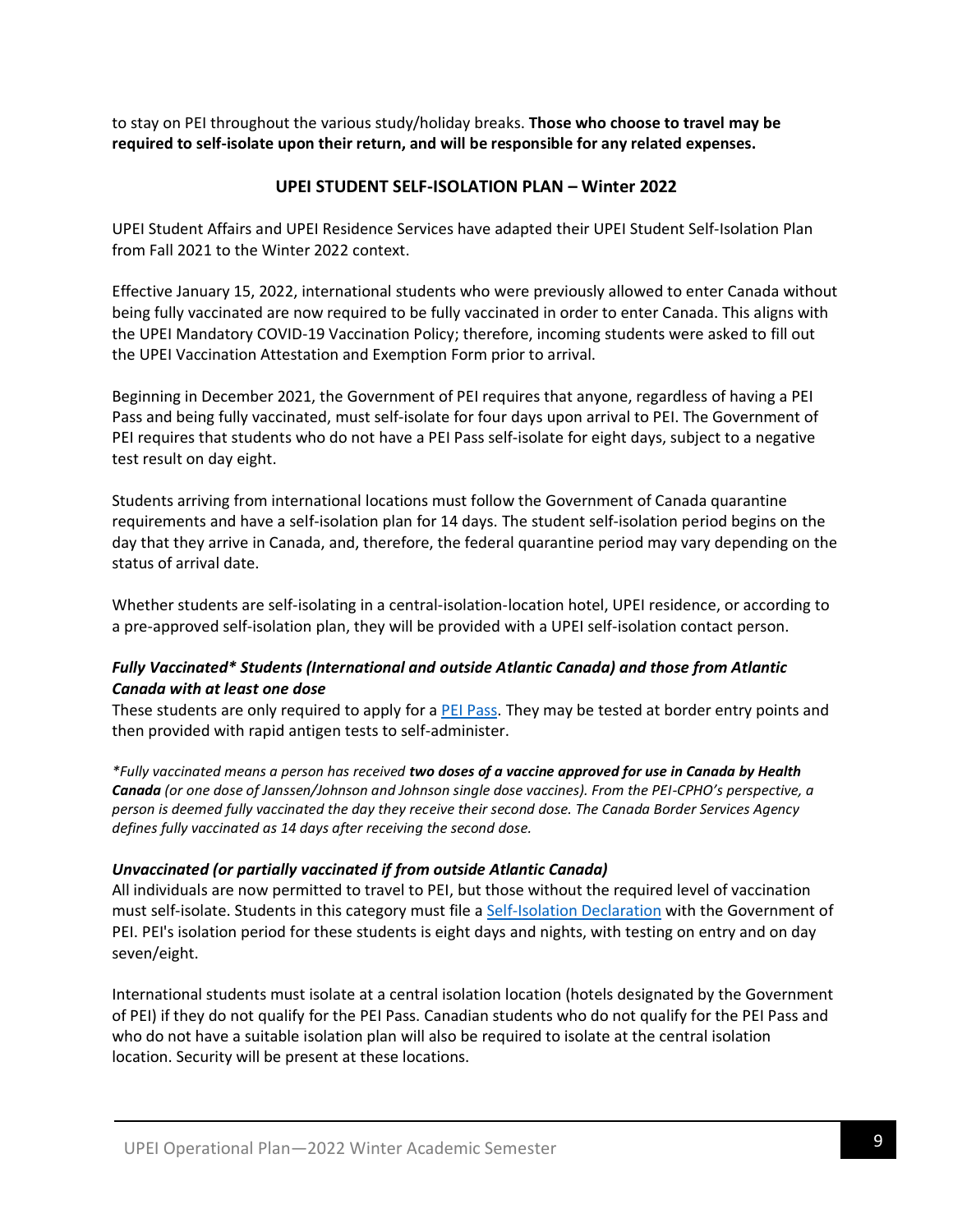For students requiring a central isolation location, the [Self-Isolation Declaration](https://www.princeedwardisland.ca/en/service/pei-self-isolation-declaration) form requires the civic address of the isolation location. Students can type "Central Isolation Location" in each of the data fields (boxes) required in that section of the form.

*{Note: While PEI's isolation period is eight days, travellers who are not fully vaccinated may be flagged at the federal border for fourteen days of isolation. PEI will only isolate students for eight days at the central location. Students may complete their remaining six days of isolation (or three days if they were detained for three days at their point of entry to Canada) at their permanent accommodation.}*

The PEI Department of Public Safety will assess any isolation plans and advise a student if the plan is acceptable (or if they must go to the central location).

There is a [travel information page](https://www.princeedwardisland.ca/en/service/enter-pei-as-a-student) on the Government of Prince Edward Island website directing students through the process of entering PEI as a student.

## *Central Isolation Location (Designated Isolation Hotel)*

If a student is designated to isolate at the Central Isolation Location, once the location and room number is assigned, a confirmation email will be provided. Students should not book their own rooms with the accommodation provider; the Government of PEI travel approval staff will arrange the accommodation. Once students have completed their pre-travel approval requirements and have been designated to self-isolate at the Central Isolation Location, they are sent the appropriate guidelines for their accommodation, including information about amenities and services that will be provided, as well as what to expect at the port-of-entry.

**The Government of Prince Edward Island will only cover the hotel and meal costs for new incoming students who are required to self-isolate for the 2022 Winter Academic Semester** (i.e., not for students who have already studied on the UPEI campus and are returning to PEI.)

It will be clearly indicated to students self-isolating in a Central Isolation Location that failure to comply with self-isolating guidelines will result in consequences and that any costs of damages to the facility are the responsibility of the student.

## *UPEI Residence as a Self-Isolation Location*

In 2020, self-isolation for international students took place primarily in Charlottetown area hotels. In Fall 2021, due to the unavailability of hotel rooms in August, the Government of Prince Edward Island asked both UPEI and Holland College to help with quarantining international students attending postsecondary institutions, whether they were UPEI residence student or not. At UPEI, 50 rooms in Bernardine Hall were secured to support the self-isolation effort.

However, now that many students are occupying residence rooms for the full academic year, **UPEI is no longer a "central isolation location"**. New UPEI students who are not residence students and do not qualify for a PEI Pass need to complete their PEI self-isolation requirement in Government of PEIdesignated hotels or according to their pre-approved self-isolation plan. Those residence students who were on PEI for the first semester and chose to leave and return to PEI will complete their applicable self-isolation requirement in their residence room.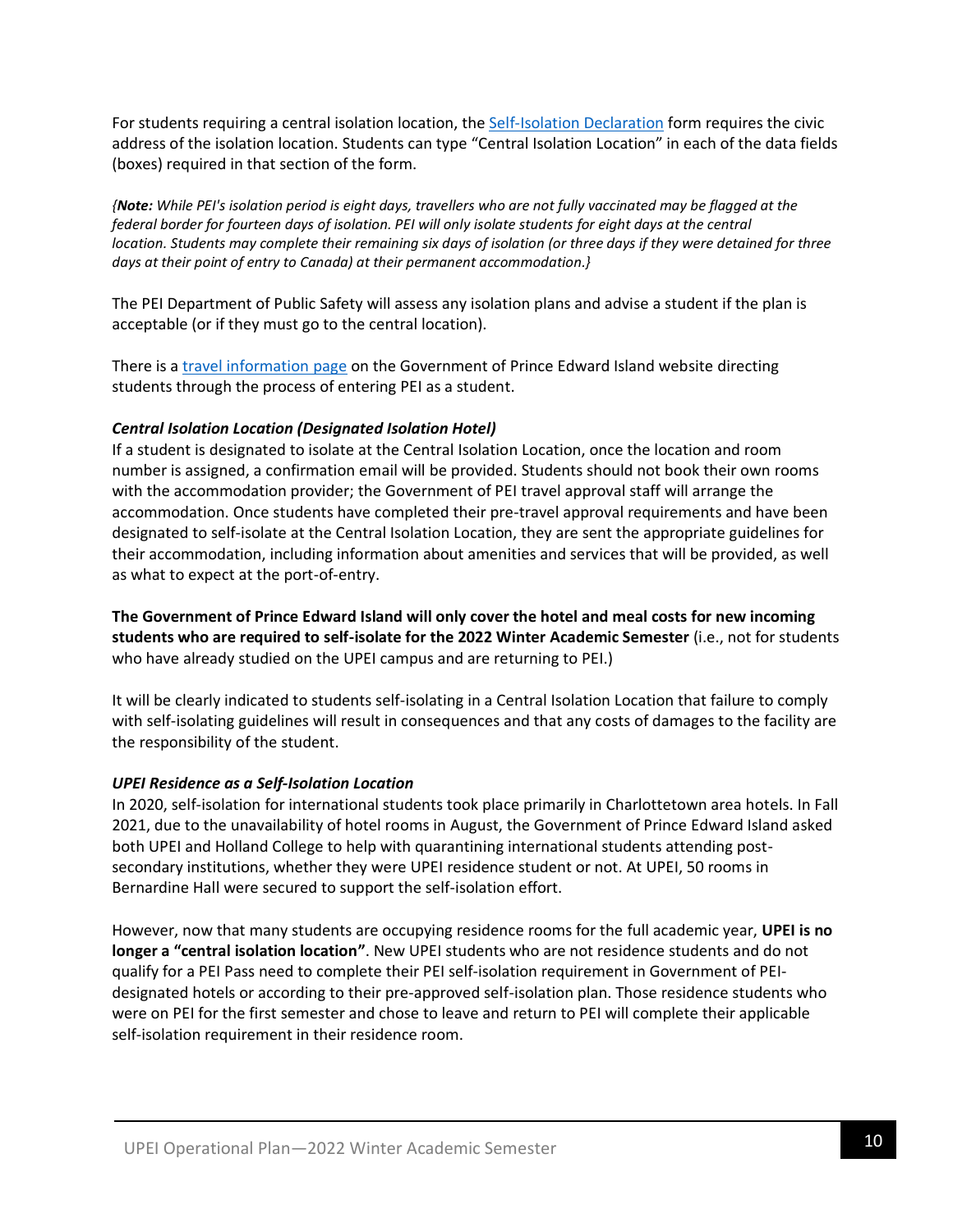UPEI Residence Services will be maintaining strict enforcement of all processes and policies to ensure the safety of students and staff. Confirmed students will be made aware of these policies and rules prior to arriving on campus. In addition, UPEI Student Affairs and International Student advisors in the International Student Office have supported international students in their preparation, travel, and experience while quarantining at UPEI.

Communication has been key for a successful self-isolation program, including that between UPEI and the Government of PEI and between UPEI and students. Students have received information directly, including the UPEI Student Quarantine Guide, prior to their departure, and have access to several resources to help support them while quarantining and to prepare for academic year:

- Student Quarantine Guide (available upon request from the International Student Office at [irostu@upei.ca\)](https://www.upei.ca/covid-19-information/irostu@upei.ca)
- [International Student Guide](https://files.upei.ca/studyabroad/international_student_guide.pdf)
- [International students web page](https://www.upei.ca/international-students)
- [Apply to enter PEI as a student web page](https://www.princeedwardisland.ca/en/service/enter-pei-as-a-student)
- [Online Orientation Module](https://moodle31.upei.ca/course/view.php?id=6105)

International students have also been directed to the [Government of Canada web site](https://travel.gc.ca/travel-covid/travel-restrictions/visitors-workers-students#students) relating to travel to Canada.

International students who are not fully vaccinated are tested upon arrival to Canada and at day eight. COVID-19 test kits are provided to the students upon arrival to Canada. The student completes the test in their room and calls a courier service (Purolator) to ask for same-day pick-up. The student places the package outside their door for pick-up.

Students entering PEI from international locations may be required to be further tested by the Government of PEI, depending on their vaccination status.

Once a student has completed eight days of self-isolation and received two negative COVID-19 tests, their requirement for self-isolation has been fulfilled.

## **Student self-isolation protocols**

To ensure the safety of students and staff, the following protocols have been developed:

- Returning residence students are to submit their return travel date to UPEI Residence Services.
- When self-isolating students arrive at their assigned building, they are to go directly to their assigned room.
- Once the student has returned to their assigned residence room, they are expected to contact the Residence Life Advisor in service to inform them they have moved back into their room.
- The student is then required to complete a form on-line requesting meal service for the duration of their self-isolation period.
- Meal service is provided through delivery to the student's room. The meal will be prepared as per any identified dietary restrictions, if applicable.
- Signage is also posted to indicate that masks are mandatory.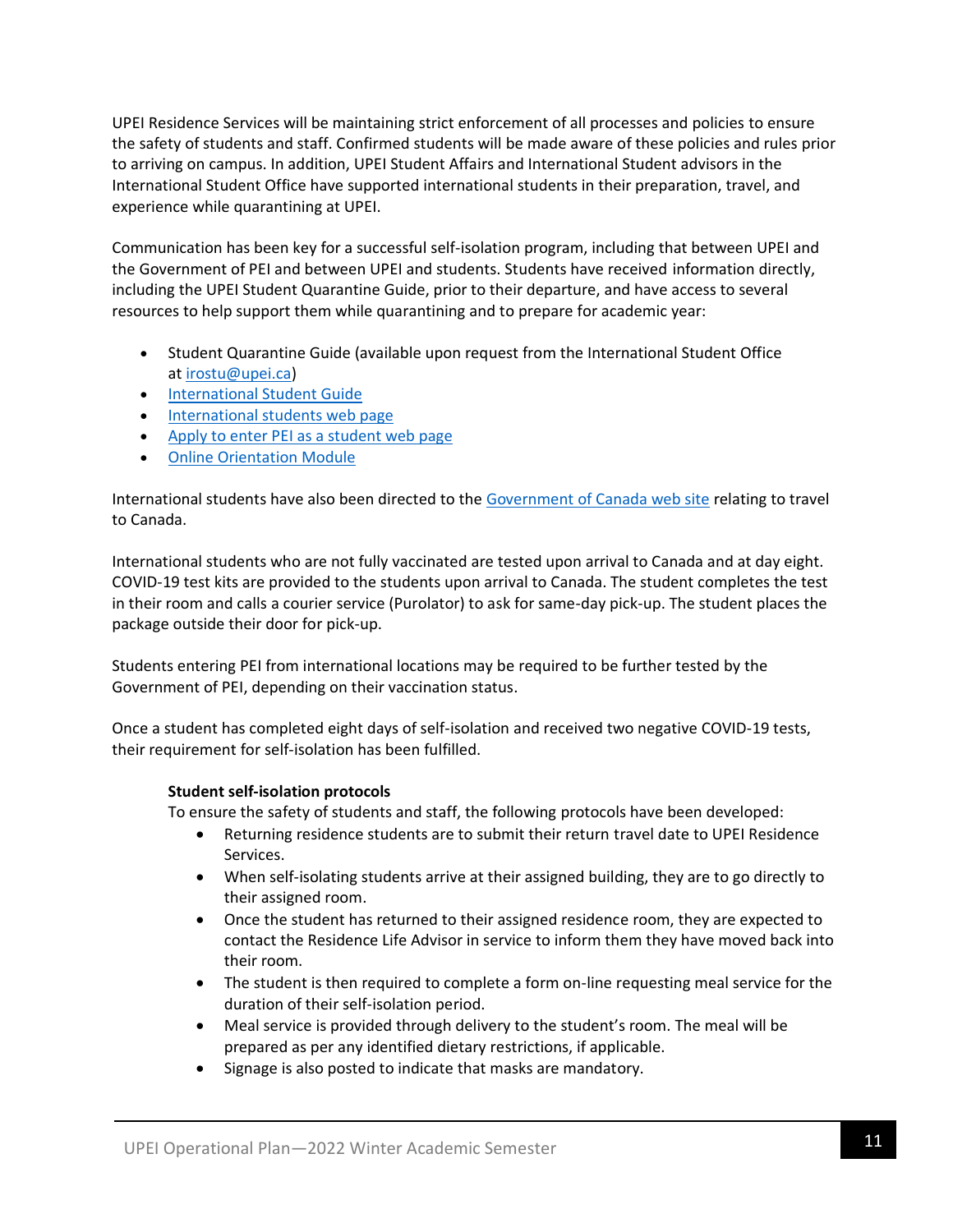- UPEI's food service provider will prepare meals as per the occupancy lists provided by UPEI Residence Services. UPEI Residence Services student staff will deliver the meals to the occupied rooms.
- Once a student completes their required self-isolation, they will be allowed to exit their room and begin to visit the main dining hall for meals.
- If a residence student tests positive for COVID or is considered a close contact of a positive case, the student will complete the meal service form and begin isolating in their assigned space immediately.
- After the student completes the required isolation period and any additional testing (if applicable) with a negative result, the student is allowed to resume regular movement throughout residence and visiting the dining hall.

## *Responsibility*

Overall responsibility for the UPEI Student Self-Isolation Plan rests with the Vice-President Administration and Finance and the Vice-President Academic and Research.

The Office of the Registrar will be responsible for notifying the PEI-CPHO and PEI Emergency Measures Organization (PEI-EMO) of:

- Number of new students arriving
- Names of students

The Government of PEI is responsible for making the hotel bookings based on vaccine status, and advises UPEI of when students requiring self-isolation are scheduled to arrive and where they are selfisolating.

UPEI's 24-7 emergency contact for all matters related to students who are self-isolating is Donna Sutton, Associate Vice-President of Students and Registrar (902-394-3354).

## *Transportation from the airport, bridge, or ferry terminal*

New incoming students have been advised to pre-arrange their transportation to their self-isolation location with local taxi companies and to save a copy of their booking for their travel plan. A reminder about transportation protocols will be emailed to students prior to their arrival:

- Students must wear a mask until they arrive at their self-isolation location.
- Students should pre-arrange transportation from their port-of-entry to their self-isolation location with a local taxi company.
- Upon arrival at the port-of-entry, students should call the taxi service for pick-up. If any issues arise, they will reach out to their UPEI self-isolation contact.

## *Student Support during Self-Isolation*

UPEI has enhanced its regular student services to assist students who may require increased health and mental health support during the COVID-19 pandemic, particularly while self-isolating. View the [UPEI](https://files.upei.ca/studentaffairs/pandemic_survival_tips_and_resources.pdf)  [Pandemic Survival Tips and Resources](https://files.upei.ca/studentaffairs/pandemic_survival_tips_and_resources.pdf) info graphic. The following information has been shared with students as well as UPEI staff.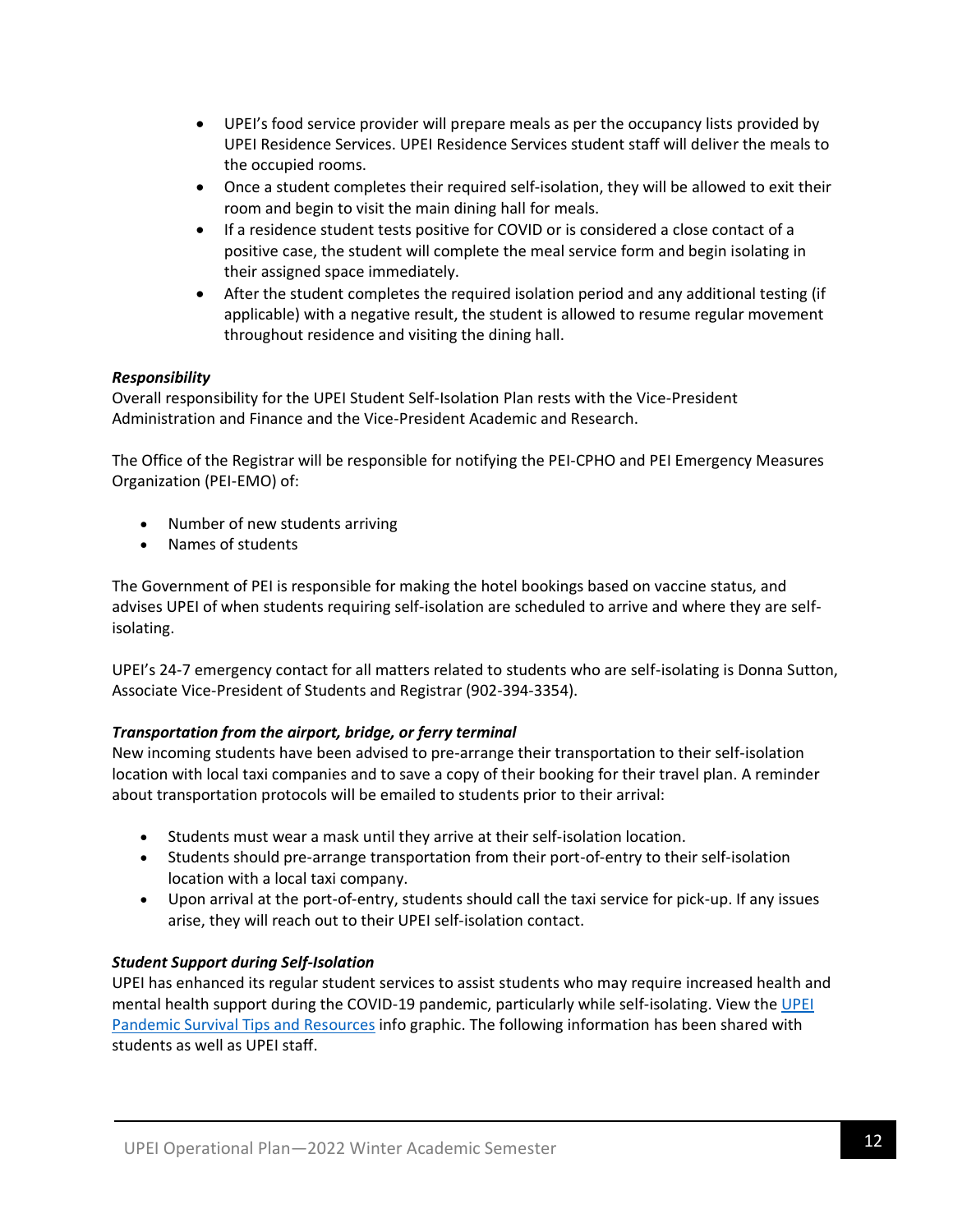#### **a. UPEI Health and Wellness Centre**

The UPEI Health and Wellness Centre and nursing staff offer secure Zoom appointments to students for medical issues during self-isolation. If students are from outside the country, they are required to sign a "Governing Law and Jurisdiction Agreement" (and show proof of insurance) before they are seen. If international students arrive early, and require insurance to cover them until the student plan begins, they can purchase additional insurance coverage from the UPEI Student Union. Otherwise, they will be required to pay in cash for services on PEI.

## **b. UPEI Student Affairs**

UPEI Student Affairs comprises the Office of the Registrar, Accessibility Services, Admissions, Campus Life, Chaplaincy Centre, Counselling, EAP and English Learning Centre, International Student Office, Mawi'omi Centre, Recruitment and First-Year Advising, Work-Integrated Learning and Career Services, Study Abroad and International Collaboration, Webster Centre for Teaching and Learning.

## **c. UPEI Counselling/Campus Life**

The University employs four full-time personal and academic student counsellors. Throughout the pandemic, the UPEI counselling team has adapted their practice to support students. They have further enhanced their services for students who are required to self-isolate.

- Counselling appointments can be made Monday–Friday, during operating hours 8:30 am–4:00 pm (appointments are on the hour, with the first scheduled appointment at 9:00 am and the last one at 3:00 pm).
- Appointments can be made by emailing studentserv@upei.ca or phoning 902-566-0488 (exception: phone line is not answered on Mondays, but email is checked regularly).
- A triage time is held at 3:00 pm, Monday–Friday, so that counsellors can contact a student of concern to assess the student's urgency. If UPEI faculty and staff are concerned about a student, they can call Student Affairs at 902-566-0488 to arrange for the student's triage appointment (if urgent, call 911).
- During the 2020–21 academic year, counsellors facilitated voluntary "Connect through Quarantine" sessions—online group meetings—for students who were self-isolating so they could hear from and share experiences with each other. Students were free to participate in none, one, or all of these sessions. The sessions will be re-evaluated and if there is need, more will be scheduled for the 2022 Winter Academic Semester.
- Counsellors have created a document on coping with isolation, which features a list of resources and contact information. The document, along with Information about tobacco cessation and the "Connect through Quarantine" sessions, will be sent to students in advance of their self-isolation period.

#### **d. Recruitment, First-Year Advising, Admissions, and International Student Office Team**

The UPEI Recruitment, First-Year Advising, Admissions and International Student Office teams, led by Donna Sutton, Associate Vice-President of Students and Registrar, will be responsible for advising students of all pre-travel protocols and supporting them during self-isolation. From this team, UPEI will assign a 'buddy' to all students required to self-isolate. The Team will seek advice from UPEI senior management (Associate Vice-President of Students and Registrar, Director of Ancillary Services, Health, Safety, and Environment Manager, Vice-President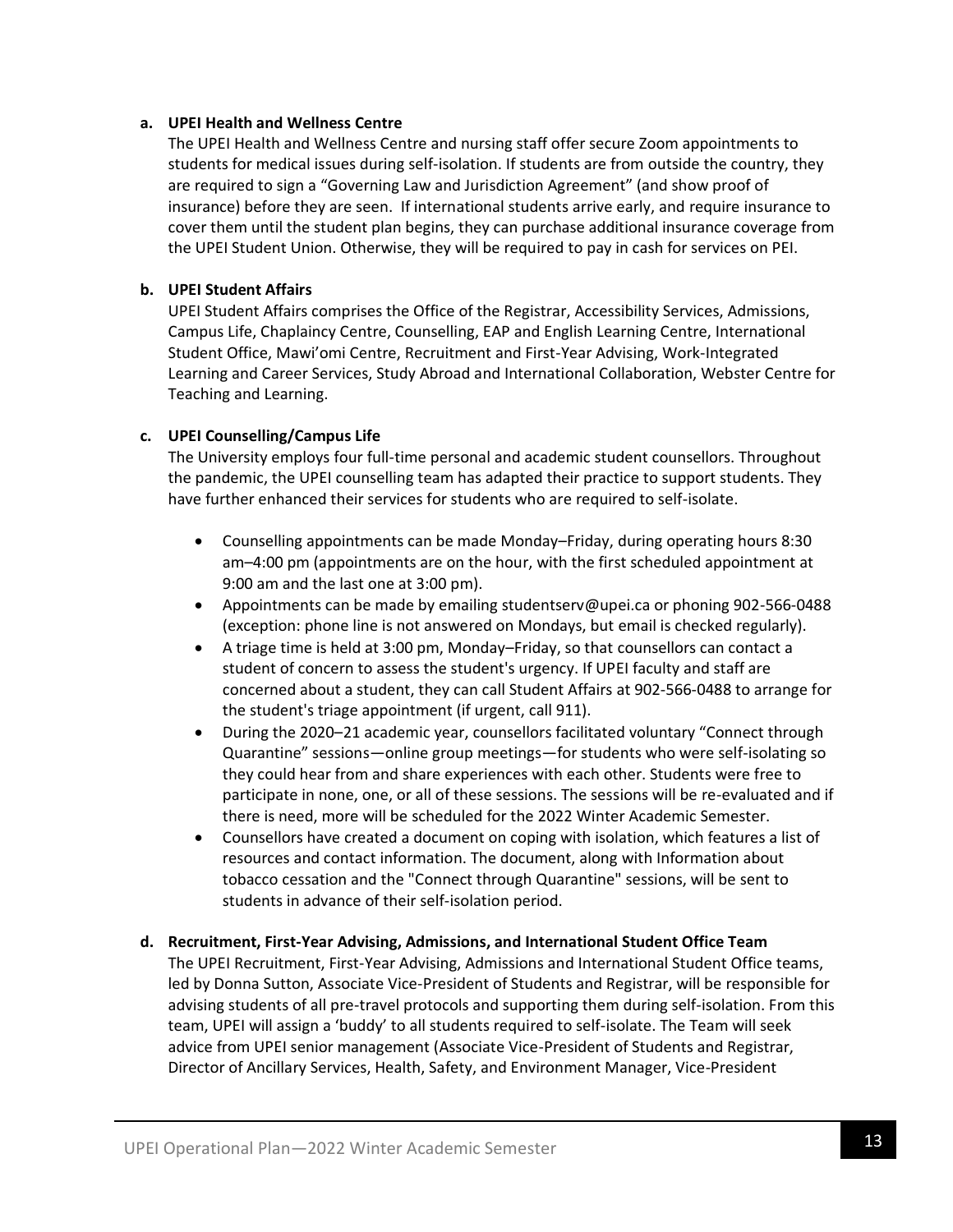Administration and Finance) when required. *Self-Isolation Lead Contacts: Jeff MacLean (Students travelling from Canadian provinces outside Atlantic Canada) and Jerry Wang (International students travelling from outside of Canada)*

## **e. Other Resources available to Students**

- *The Island Helpline* offers 24/7 help. Students on PEI needing to talk can call 1-800-218- 2885 and/or visit their website at [www.theislandhelpline.com.](http://www.theislandhelpline.com/)
- *Community Mental Health Services* offers [Walk-In Clinics](https://www.princeedwardisland.ca/en/information/health-pei/mental-health-walk-in-clinics) across PEI, but students can also call to speak to a counsellor while waiting for their UPEI counselling appointment.
- **Aspiria** is a student assistance program offered through the UPEI Student Union that can access a wide range of professional services anytime and anywhere, for free, 12 months of the year. They operate a toll-free number (1-877-234-5327) that connects to its Clinical Response Centre, a 24/7, confidential, service that can be accessed from anywhere in the world. Students can access the [webpage](http://upeisu.ca/aspiria/) for contact information and services.

## **f. UPEI Residence Services**

In addition to having contact from the PEI-CPHO, and a "buddy" as indicated above, students who will be living in residence either during or after self-isolation will be supported by Residence Services. Residence Services staff will conduct daily virtual check-ins to see how students are feeling, and help them connect with other students and services. *Residence Self-Isolation Lead Contact: Laura O'Laney, Assistant Manager, Residence Life*

## *Self-Isolation Guidelines and Monitoring*

UPEI has provided all new incoming students with the UPEI Student Quarantine Guide, which includes a list of guidelines to follow in advance of entering self-isolation so that they can be well-prepared. Students will be advised in all communications that non-compliance with these guidelines may compromise their ability to attend and participate in UPEI programs and activities, affect their ability to stay and study in Canada and PEI, and/or result in fines or criminal charges.

Students in self-isolation may be contacted by the PEI-CPHO. Law enforcement will follow-up if the PEI-CPHO cannot connect with the student.

## **For students self-isolating at their own housing accommodation**

A "buddy" assigned by UPEI's Recruitment, First-Year Advising, International Student Office, and Admissions team will connect with students self-isolating at their own housing accommodation to ensure they are adhering to self-isolation guidelines as well as provide any assistance to students during their self-isolation period.

## **For students self-isolating in Central Isolation Location**

UPEI Student Affairs/Registrar's Office staff will monitor students self-isolating in the central isolation location to ensure they are adhering to self-isolation guidelines (similar monitoring will be conducted by residence staff for those quarantining in a UPEI residence). In addition, UPEI Student Affairs staff will provide any assistance required to students during their self-isolation period. *UPEI Central Isolation Contact: Darcy McCardle, Associate Registrar*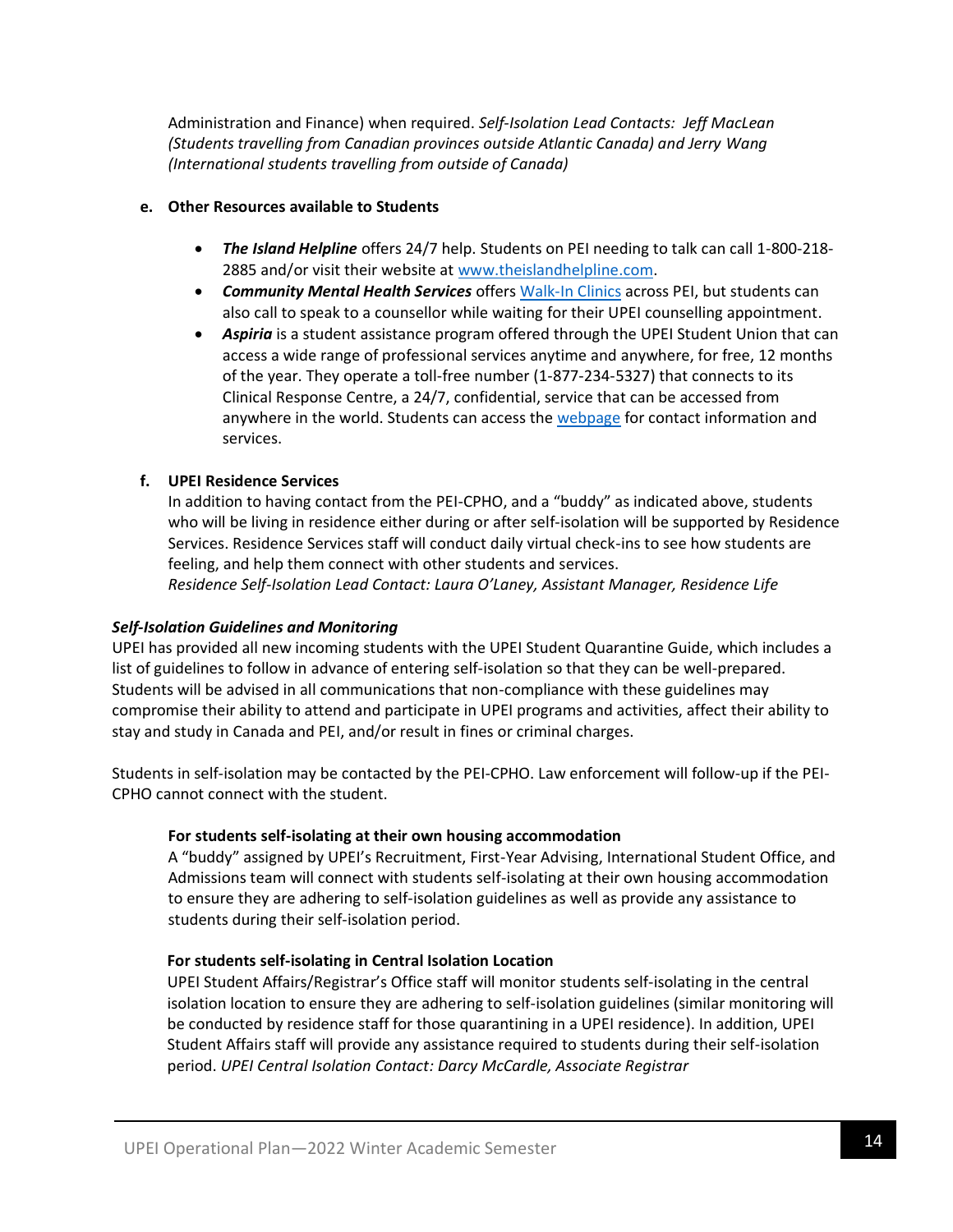Students have also been given information about resources that are available to them during selfisolation including amenities, health and wellness services, communication/technology/support, food services, cleaning/housekeeping, laundry, and exercise and breaks.

## *Self-Isolation Testing and Screening*

Students in self-isolation are required to follow all PEI-CPHO guidance. Due to Omicron, the PEI-CPHO does not have the resources to contact students to ensure that they are isolating. Self-isolation is a government order and reports of non-compliance will result in fines and possibly stricter measures.

The PEI-CPHO will contact students who test positive within 48 hours (depending on case numbers) and they will review isolation periods (depending on vaccine status). Students may be required to continue to quarantine as per PEI-CPHO guidelines. Please refer to Section I "Responding to Illness/Outbreak" for more information about the UPEI Pandemic Preparedness Plan and COVID-19 Pandemic Outbreak Plan.

## *Self-Isolation Off-Boarding*

After their self-isolation period in the central isolation location has been completed, students living in residence will be assisted by UPEI Residence Services to transition to residence life. The International Student Office will also assist new international students in their transition to studying in Canada at UPEI.

UPEI Student Affairs services and supports will also be available as outlined in Section A "Supporting Students" in the *UPEI Operational Plan—2022 Winter Academic Semester*.

While students are encouraged to secure housing prior to their arrival on PEI, the Off-Campus Housing Office will assist students who have not yet secured long-term accommodations with their search. If students need to stay at the UPEI-designated hotel in the short term, after their self-isolation period is over, they should make arrangements directly with the hotel.

## **C. SUPPORTING EMPLOYEES**

UPEI recognizes that the health and wellness of faculty and staff is vital to ensure they can support students and campus operations during the COVID-19 pandemic.

**UPEI Human Resources** provides general information on HR services, benefits, and processes on myUPEI. Eligible employees have access to the Employee and Family Assistance Program; however, all employees are encouraged to contac[t employeeservices@upei.ca](mailto:employeeservices@upei.ca) with questions about their benefits. With regard to the pandemic, a [COVID-19 HR FAQs](https://portal.upei.ca/facultystaff/administrativeservices/HR/Documents/COVID-19%20HR%20FAQ.pdf) page has been developed to guide employees. A standard operating procedure has also been implemented with [Guidelines for Isolation Leave.](https://portal.upei.ca/facultystaff/administrativeservices/HR/Documents/Guidelines%20for%20Isolation%20Leave.pdf)

**The Island Helpline** offers 24/7 help. Island residents needing to talk can call 1-800-218-2885 and/or visit their website at [www.theislandhelpline.com.](http://www.theislandhelpline.com/) Community Mental Health Services also offers [mental](https://www.princeedwardisland.ca/en/information/health-pei/mental-health-walk-in-clinics)  [health walk-in clinics](https://www.princeedwardisland.ca/en/information/health-pei/mental-health-walk-in-clinics) in various locations on PEI.

**Th[e UPEI E-Learning Office](https://www.upei.ca/teaching-and-learning-centre/elo) and IT Systems and Services** were instrumental when the majority of teaching and learning first pivoted online in March 2020. The E-Learning Office continues to provide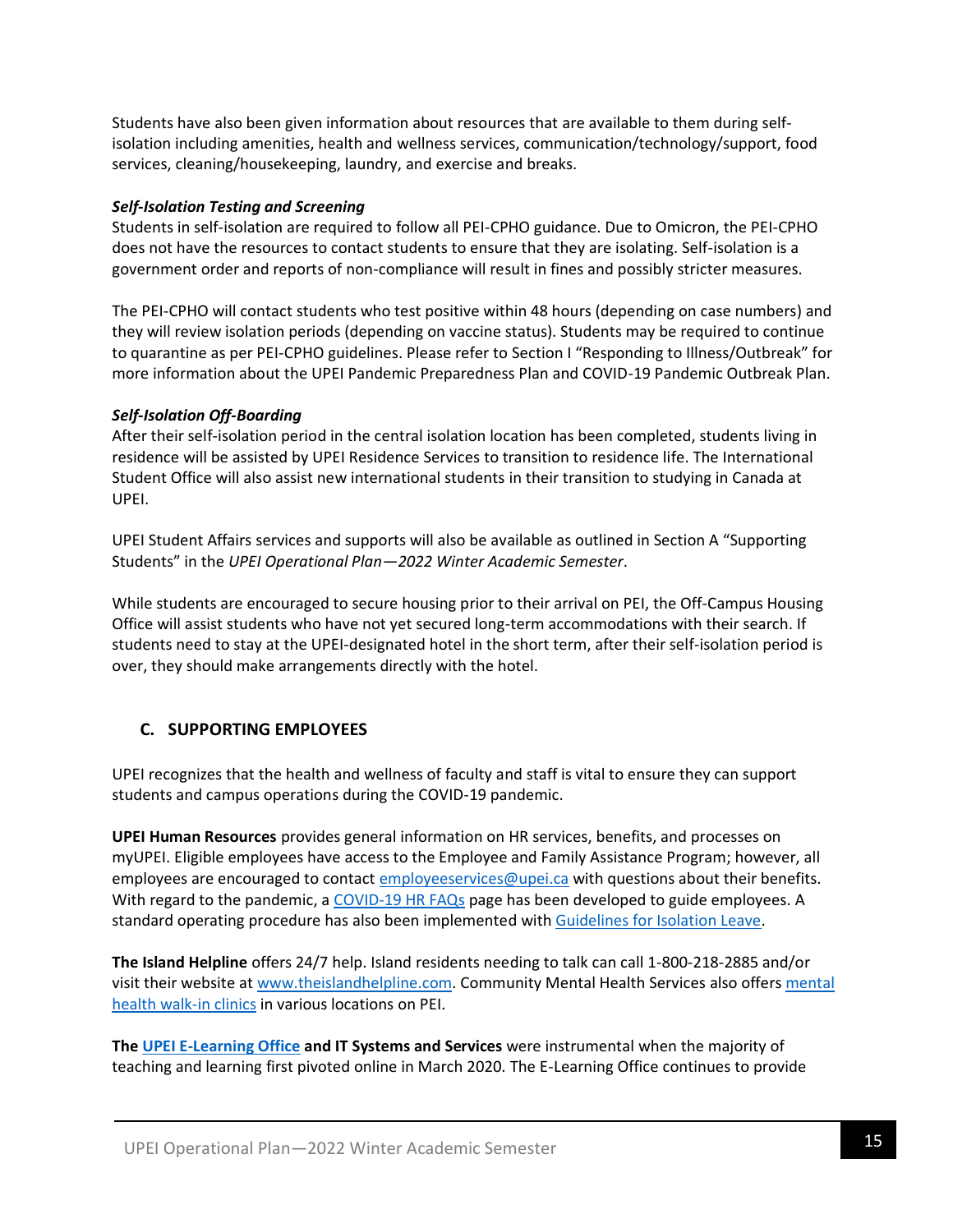UPEI faculty members and academic staff with instructional design, multimedia, and digital teaching resources and support throughout the pandemic.

**The UPEI Health, Safety, and Environment Office** has developed specific UPEI protocols for the COVID-19 pandemic and is the main point of contact with the PEI Chief Public Health Office. To obtain support regarding implementing or enforcing protocols (i.e., mask-wearing, physical distancing, etc.), contact the Manager of Health, Safety, and Environment at [hse@upei.ca.](mailto:hse@upei.ca)

If faculty and staff have concerns about guidance and protocols, they are encouraged to contact their employee representative on the [Joint Occupational Health and Safety Committee.](https://files.upei.ca/healthandsafety/upei_health_and_safety_working_groups.pdf)

## **D. CAMPUS GUIDANCE AND MEASURES**

UPEI's Operational Ease-Back Plan was a staged approach to returning safely to study, learn, and work on campus in 2020. UPEI continues to update and communicate security and health and safety guidance directly to students, faculty, and staff in alignment with PEI-CPHO guidance. In August 2021, UPEI relaunched its [COVID-19 Information](https://www.upei.ca/covid-19-information) website to outline plans for the 2021–2022 academic year and continues to update these web pages as campus guidance and measures change.

## **Collection of Contact Information**

UPEI will collect contact information in the following ways to assist the PEI-CPHO should an outbreak occur and contact tracing be required.

• UPEI will update/reset its online contact information form that must be completed before a student can advance to their Moodle account. The form includes the following:

## *IMPORTANT – PLEASE READ*

*All students enrolled in courses that involve face-to-face lectures, labs, or tutorials are required to provide a telephone number to facilitate contact tracing in the event of a positive coronavirus test result. Please enter a number in the field labelled Your contact telephone number on PEI in the Other Fields section below. You will not be able to access other areas of Moodle until you have entered this information and clicked the Update profile button below.*

## *Protection of Privacy*

The personal information requested on this form is collected under the authority of Section 31(c) of the PEI Freedom of *Information and Protection of Privacy Act and will be protected under Part 2 of that Act. It will be used for the purposes of facilitating coronavirus contact tracing. Direct any questions about the collection to: Registrar, University of Prince Edward Island, 550 University Avenue, Charlottetown, PE C1A 4P3 902-566-0439.*

• The Office of Ceremonies and Events has built contact-information collection into its event approval process. It will be essential that all attendees sign in at events and provide a contact phone number. The sign-in sheet will be provided to the event lead by Health, Safety, and Environment and must be returned with the kit within 24 hours of the event ending. The Health, Safety, and Environment and will store the records in a safe, secure location for one month after creation of the records and then disposed of using a secure destruction method to maintain the confidentiality of participants.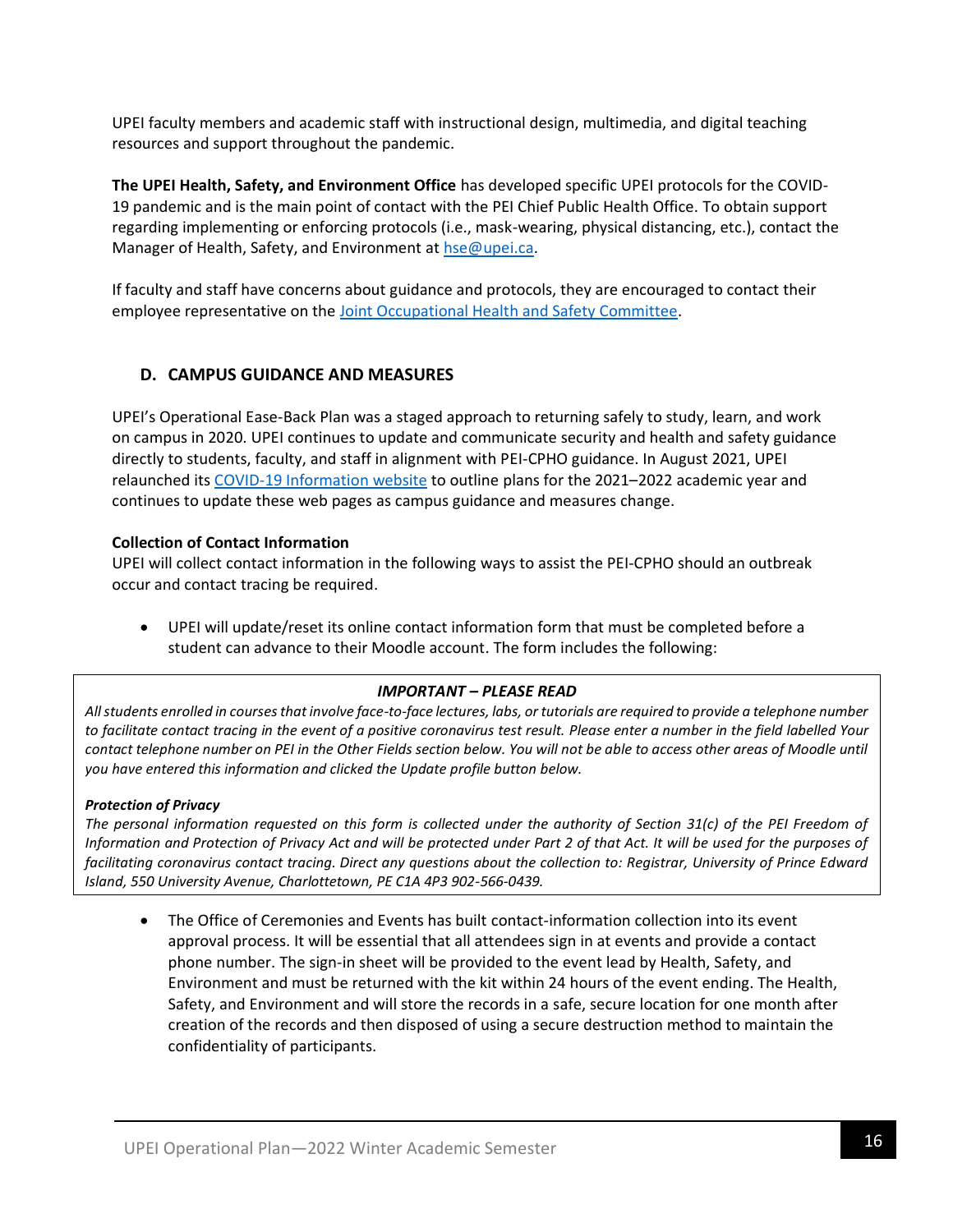## **Security/Building Guidance**

Based on PEI-CPHO guidance received in August for September 2021, UPEI Security Services returned to pre-COVID-19 operational procedures and room occupancy levels, including expanding the operational hours for buildings on campus.

Because of evolving public health conditions and requirements that were issued beginning in December 2021, UPEI adopted, on an interim basis, measures similar COVID-19 protocols that were in place in Winter 2021 (Stage Three of UPEI's Operational Ease-Back Plan) for January 2022; however, from a security perspective, buildings remained open during regular hours of operation.

In February 2022, CPHO provided an update to guidance for post-secondary following the release of its Moving On—[Transition Plan to Living with COVID-19,](https://www.princeedwardisland.ca/en/information/health-and-wellness/moving-on-transition-plan-to-living-with-covid-19) allowing UPEI to move forward with plans to have employees resume working on campus on February 17 and in-person teaching and learning on February 28. The University continues to employ signage to assist with traffic flow and create awareness of physical distancing and masking requirements and other public health measures and practices.

The practice and enforcement of measures is a shared responsibility of all members of the University community; however, if urgent assistance is required with regard to enforcing measures, please contact UPEI Security Services at 902-566-0384. More detailed support about supporting the practice and enforcement of measures is found under "Health and Safety Guidance".

#### **Health and Safety Guidance**

#### *Vaccinations*

Closed spaces such as classrooms and residences continue to represent a higher risk for COVID-19 transmission and vaccination reduces this risk. UPEI has worked with the PEI-CPHO in implementing strategies that encourage high rates of vaccination for on-campus students, staff, and faculty.

For the 2021–2022 academic year, UPEI has:

- encouraged members of the campus community in all communications to get vaccinated, including the booster dose, as soon as the option is available
- established on-campus COVID-19 vaccination and vaccine booster clinics
- introduced the [UPEI Mandatory Vaccination Policy](https://files.upei.ca/policy/upei_mandatory_vaccination_policy.pdf) for students, staff, and faculty. The process is as follows:
	- 1. Students, faculty, and staff are asked to read the [UPEI Mandatory Vaccination Policy](https://files.upei.ca/policy/upei_mandatory_vaccination_policy.pdf) and complete the online [attestation form.](https://go.upei.ca/vaccine) Students, staff, and faculty who are fully vaccinated (with either two doses of a Canadian-approved vaccine or the Janssen singledose vaccine) are now required to fill out the attestation form and upload their proof of vaccination. Information will be kept confidential at the UPEI Health and Wellness Centre.
	- 2. For those students, faculty, and staff who are not fully vaccinated, when they fill out the [attestation form,](https://www.upei.ca/covid-19-information/go.upei.ca/vaccine) they will be given an option to apply for an exemption based on medical, religious, or cultural reasons. All those who are not fully vaccinated are required to be tested weekly. They may attend weekly testing clinics on Friday mornings at the W.A. Murphy Student Centre from 9:00–11:00 am. If they are unable to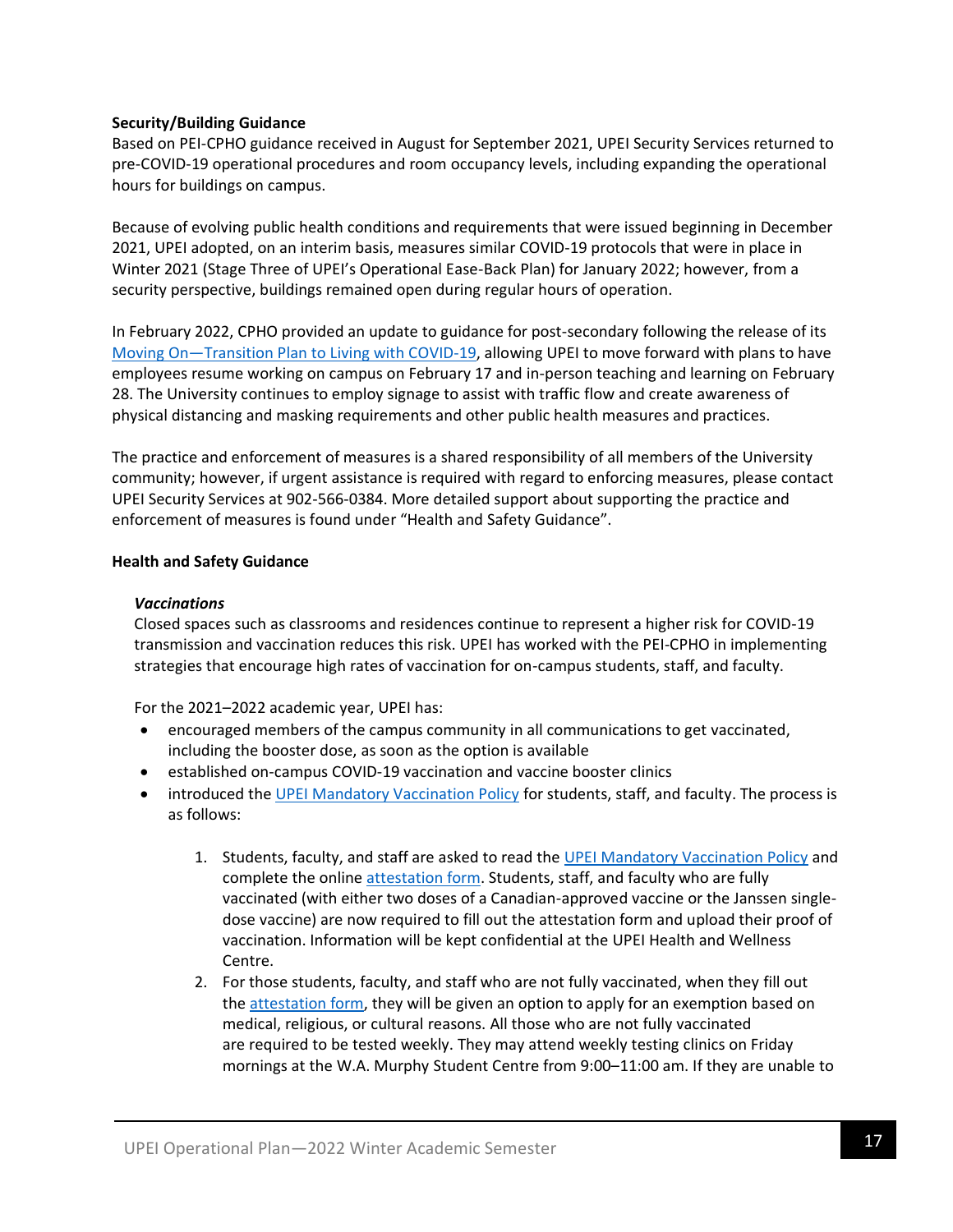make it at this time, they may emai[l covid19testing@upei.ca](mailto:covid19testing@upei.ca) or the UPEI Health and Wellness Centre at [healthcentre@upei.ca](mailto:healthcentre@upei.ca) to book a testing appointment.

- 3. Individuals will be notified of their results within two hours, only if they test positive. The PEI Chief Public Health Office (PEI-CPHO) will be notified and will provide direction to the individual.
- 4. Individuals who are not fully vaccinated will be required to always wear a mask indoors unless actively eating or drinking until the World Health Organization (WHP) declares the pandemic over.
- 5. When individuals receive their second dose of vaccine or a booster, they will need to update and resubmit their attestation form. If they received one dose of the Janssen vaccine, they are considered fully vaccinated.

## *Cleaning and Sanitizing*

- Classrooms are given a thorough cleaning at the end of each day.
- A supply of cleaning disinfectant, paper towel, and hand sanitizer will be available in each classroom/meeting rooms.
- A supply of cleaning disinfectant (and microfibre cloths—two per bottle of cleaning disinfectant) over and above a department's regular supply of cleaning products is available for high-traffic reception/administration areas only, where access is not controlled. Cleaning disinfectant can be requested by contacting Health, Safety, and Environment at [hse@upei.ca.](mailto:hse@upei.ca)
- Common areas, such as lounges, kitchens, door knobs and handles, railings, elevator buttons, washroom fixtures, etc., will continue to be disinfected by Facilities Management on a regular schedule.
- Laboratories will use their own disinfectant for frequent touch points. For any lab or general area that does not use disinfectant as part of their daily protocols, they can contact Health, Safety, and Environment for direction.

## *Personal Protective Equipment (PPE)—Masks*

- UPEI introduced the [UPEI Mandatory Vaccination Policy](https://files.upei.ca/policy/upei_mandatory_vaccination_policy.pdf) on August 27, 2021, which requires unvaccinated individuals to wear a non-medical mask at all times.
- Effective September 8, 2021, UPEI moved from a strong recommendation to a mandatory requirement to wear a non-medical mask in indoor public spaces.
- In January 2022, UPEI announced that is a mandatory requirement to wear a mask in all indoor spaces at all times except when you are actively drinking or eating. This means that a mask must be worn when seated in classrooms, lounges, or other spaces, and while moving through hallways and stairways.
- Also in January based on PEI-CPHO guidance, UPEI also recommended that all people on campus wear a good quality and properly fitting three-layer mask (versus a two-layer one).
- Individuals who are not fully vaccinated must continue to wear a mask at all times, except when actively eating or drinking, until the pandemic is declared over by the WHO. Gathering to eat and/or drink while at work or school should be avoided.
- Consideration is given to individuals who are unable to wear a mask due to certain health conditions and provide proof of an exemption.
- Supervisors can continue to request PPE including three-layer masks, gloves, (and hand sanitizer) from UPEI Health, Safety, and Environment (HSE). AS AVC has their own supply of masks, AVC personnel can request them from their supervisor.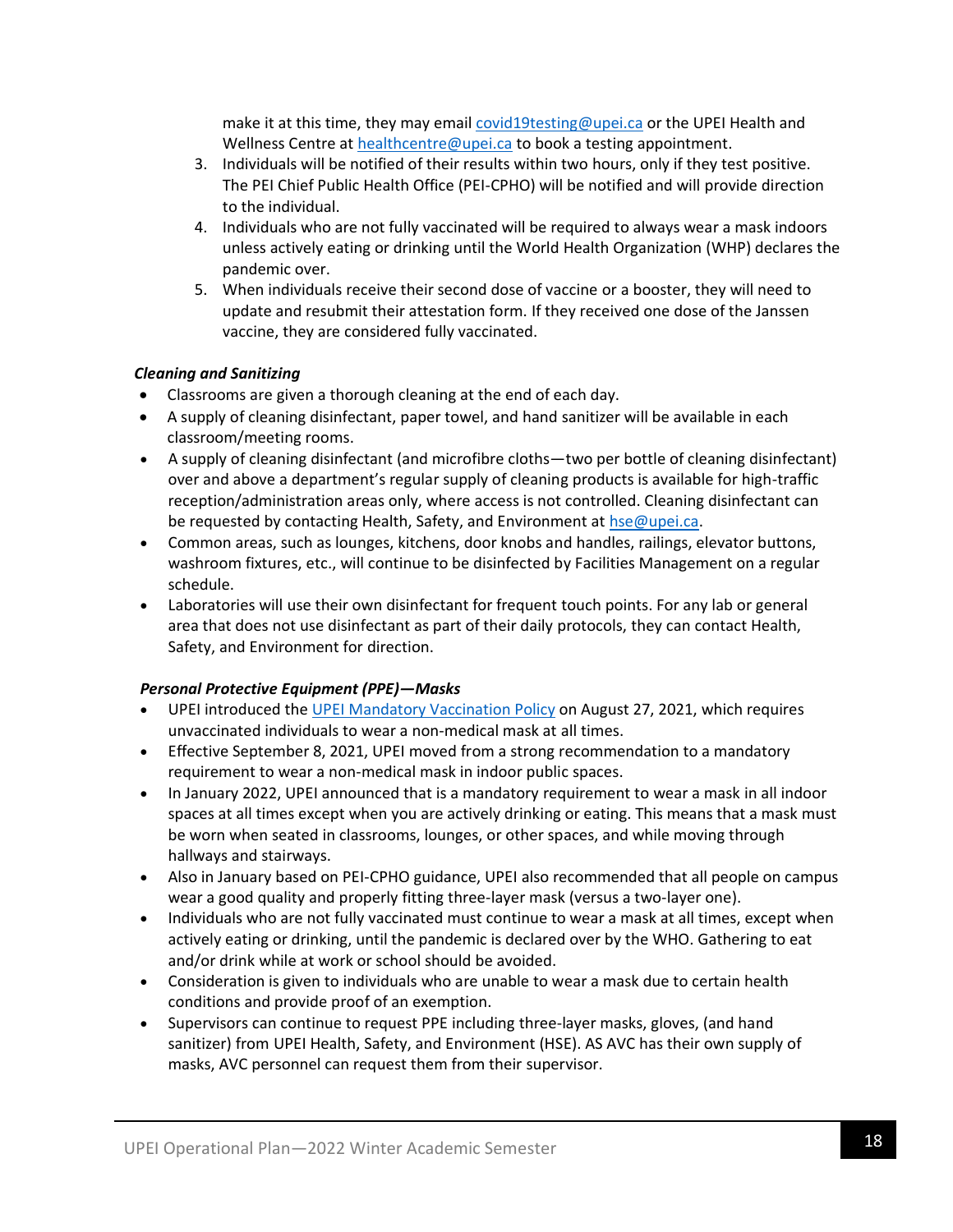- UPEI has procured three-layer masks for those who are unable to access them. HSE has communicated the process to request PPE by email to all departmental administrative assistants.
- In laboratories, the requirement for gloves and eye protection will revert to winter 2021 protocols (i.e., COVID-19 Return to Laboratory Work Plans) and depend on the type of laboratory.
- Laboratory workers should use their own supply of three-layer masks. Once this supply has been depleted, supervisors can request a supply from Health, Safety, and Environment.
- If faculty and/or staff require support to implement mandatory masking in the classroom, laboratory, or work space, please contact the contact the Manager of Health, Safety, and Environment a[t hse@upei.ca.](mailto:hse@upei.ca)

## *Physical distancing*

- Physical distancing means staying at least two (2) meters, or six (6) feet apart from those not in your household, and must be employed in all public, common areas at UPEI. These areas include but are not limited to hallways, lounges, stairwells, Robertson Library, UPEI Chi-Wan Young Sports Centre, etc.
- Effective February 2022, according to post-secondary education guidance provided by the PEI-CPHO, unless permitted under the public health order, students, faculty, and staff are required to maintain physical distancing in all settings, except in learning settings as follows:
	- $\circ$  up to a maximum of 100 students while seated and masked during classroom learning, or
	- o for certain practical/hands-on learning, or on-the-job training.
- Physical distancing should be maximized in learning settings.
- If faculty and/or staff require support to implement physical distancing measures, please contact the contact the Manager of Health, Safety, and Environment at [hse@upei.ca.](mailto:hse@upei.ca)

## *Ventilation*

- UPEI will continue its rigorous preventative maintenance program for mechanical ventilation systems on campus, following PEI occupational health and safety standards.
- MCA Consultants Inc. was hired by UPEI in 2021 to provide professional engineering services for a review of classroom ventilation systems. This comprehensive review encompassed 69 classrooms (any room occupied by students and used for educational purposes) and examined the state of ventilation systems with respect to American Society of Heating, Refrigerating and Air-Conditioning Engineers (ASHRAE) standards and current best practices during the COVID-19 pandemic. An intensive physical inspection was conducted over the summer and fall to fully assess classroom ventilation so that any required improvements could be implemented expeditiously.
- The consultants prepared a [written report](https://files.upei.ca/healthandsafety/upei_ventilation_study_final_report.pdf) that was organized into the following categories: Operation and Maintenance, Ventilation, Filtration, and Clean Air Delivery, and included recommendations for action both in the short term and long term.

## *Hygiene practices*

- Staff, faculty, researchers, and students continue to be instructed to:
	- wash hands with soap and water frequently, and use hand sanitizer when soap and water is not available,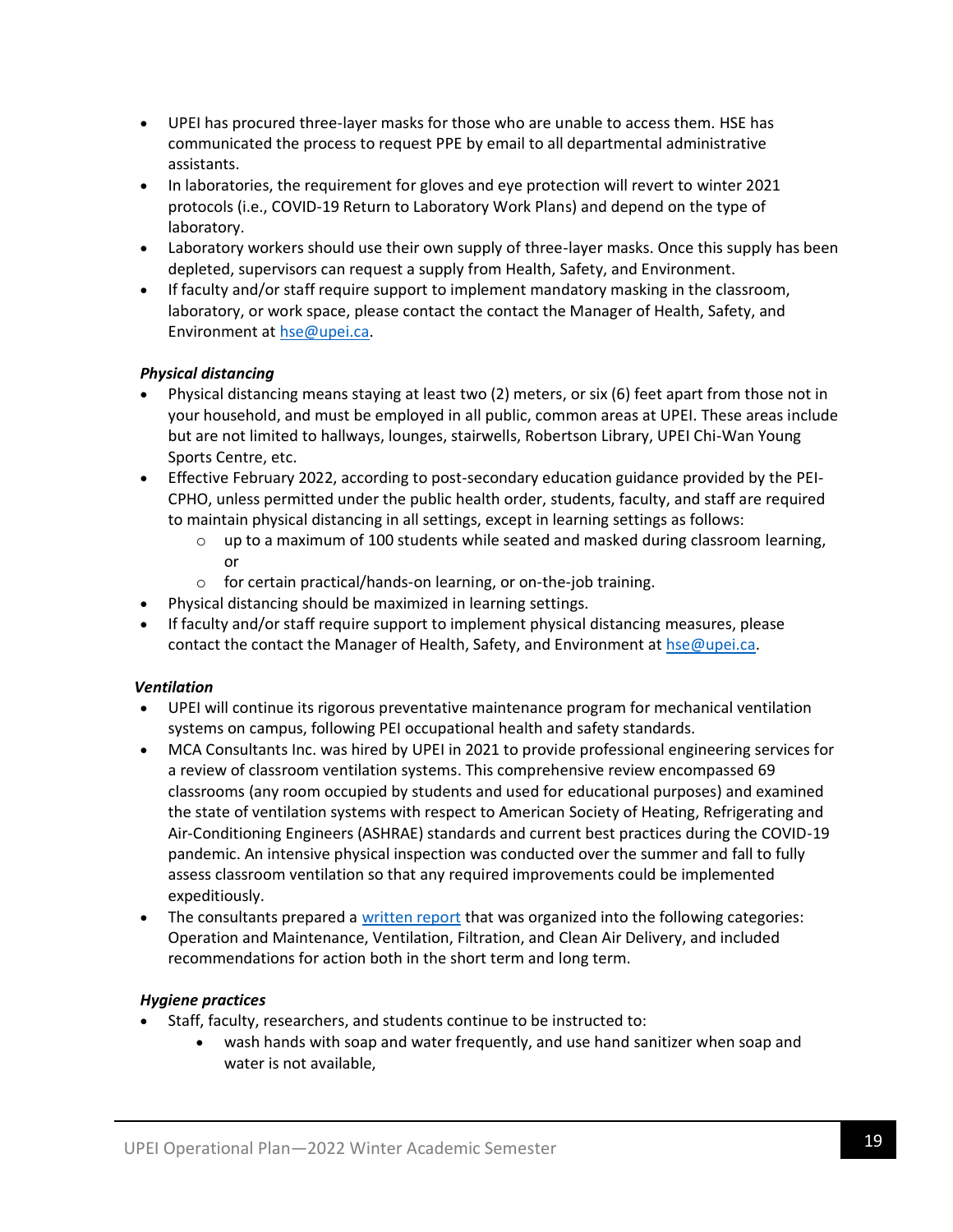- cough or sneeze into elbow or a tissue,
- avoid contact with people who are sick
- sanitize hands when entering and exiting buildings on campus
- avoid coming to campus when sick

## *Recognizing Symptoms of COVID-19*

- New or worsening cough
- Shortness of breath or difficulty breathing
- Fever/chills
- Sore throat
- Runny nose, sneezing, congestion
- Headache
- Muscle aches
- Unusual fatigue
- Acute loss of sense of smell or taste
- Gastrointestinal symptoms like nausea, vomiting, or diarrhea

## *Conditions for staying home or self-isolating*

Consideration must be given if an individual feels they have been potentially exposed to COVID-19 or are feeling ill. If feeling ill, it is difficult to differentiate between COVID-19 and other infectious diseases such as influenza. Staff, faculty, researchers, and students are asked to adhere to the following:

- Anyone who feels unwell, thinks they may have been exposed to COVID-19, and/or has developed COVID-19 symptoms, should stay at home or in their residence room and get tested at a PEI COVID-19 Testing Clinic.
- Staff, faculty, and students who develop symptoms of COVID-19 on campus must immediately perform hand hygiene, report to their supervisor/instructor, avoid contact with others, and leave campus as soon as it is safe to do so and get tested at a PEI COVID-19 Testing Clinic.
- Students who live in residence and who develop symptoms of COVID-19 in another area of campus should return to their room, self-isolate, and contact their Residence Life Advisor (RLA) and get tested at a PEI COVID-19 Testing Clinic.
- Symptomatic staff, faculty, and students will be required to self-isolate until tested for COVID-19 and the results are confirmed.
- If diagnosed with COVID-19, staff, faculty, and students must follo[w PEI-CPHO guidance](https://www.princeedwardisland.ca/en/information/health-and-wellness/information-for-people-who-have-tested-positive-for-covid-19) for [people who have tested positive.](https://www.princeedwardisland.ca/en/information/health-and-wellness/information-for-people-who-have-tested-positive-for-covid-19)
- If test results are negative for COVID-19 either through a rapid antigen or PCR test, but they still feel unwell and/or symptomatic, they should remain at home.
- If an individual's rapid antigen or PCR test results are negative for COVID-19, they are not exhibiting any COVID-19-related symptoms, and are not directed to follow [PEI-CPHO guidance](https://www.princeedwardisland.ca/en/information/health-and-wellness/covid-19-close-contacts#closecontact)  [for close contacts,](https://www.princeedwardisland.ca/en/information/health-and-wellness/covid-19-close-contacts#closecontact) they may return to work.
- If an individual is considered to be a close contact of someone who has been confirmed as having COVID-19, they must follow [PEI-CPHO guidance for close contacts.](https://www.princeedwardisland.ca/en/information/health-and-wellness/covid-19-close-contacts#closecontact)
- If an employee is required to stay home for any of the above reasons, they can refer to the [COVID-19 FAQ](https://portal.upei.ca/facultystaff/administrativeservices/HR/Documents/COVID-19%20HR%20FAQ.pdf) in the UPEI Employees section of myUPEI.
- If staff, faculty, researchers, or students have arrived on PEI, please follow PEI-CPHO travel [guidance.](https://www.princeedwardisland.ca/en/topic/travel)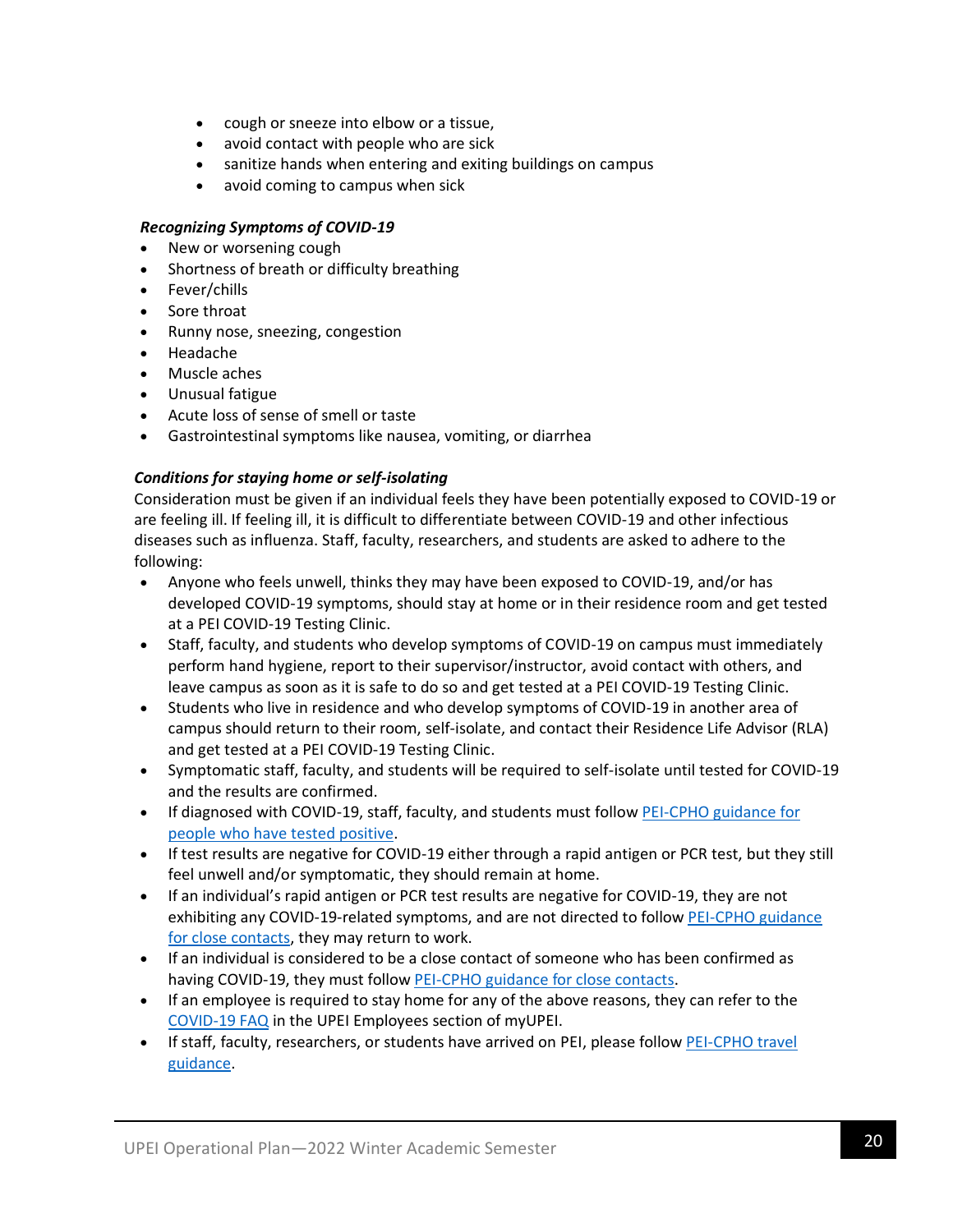#### **Event Guidance**

UPEI-organized events resumed in 2020 during [Stage Three](https://www.upei.ca/easebackplan/stage3) of UPEI's Operational Ease-Back Plan, subject to approval by the offices of the Vice-President Administration and Finance and Vice-President Academic and Research.

Once these restrictions are lifted according to the [Moving On plan,](https://www.princeedwardisland.ca/en/information/health-and-wellness/moving-on-transition-plan-to-living-with-covid-19) UPEI will resume holding organized gatherings, increase occupancy limits of spaces on campus, and allow rental of UPEI facilities by external groups or organizations for events and meetings. Event leads/organizers must continue to follow the [UPEI Event Approval Process](https://www.upei.ca/office-vice-president-administration-and-finance/ceremonies-events/event-approval) all UPEI-organized events (on- and off-campus).

For the purpose of the UPEI Events Approval Process, an "Event" is a gathering that involves the attendance of people (faculty and staff; students; parents of students; members of industry and the community; dignitaries; and/or invited guests) for a specific purpose at a designated time and date, or for a series of dates. These include but are not limited to national/regional sport events; alumni/class reunion events; conferences; public celebrations, lectures, and workshops; and expos, open houses, and announcements. In order to hold an event, whether it is organized by a UPEI entity or non-UPEI group or organization, it must be pre-approved by submitting the [UPEI Event Form](https://www.upei.ca/office-vice-president-administration-and-finance/ceremonies-events/event-approval) as part of the UPEI Event Approval Process.

For events that exceed 100 people, inside or outside**,** in addition to submitting the UPEI Event Form, a PEI government public health COVID-19 Operational Plan must be completed using the [template](https://www.princeedwardisland.ca/en/publication/covid-19-operational-plan-template) and submitted to [event@upei.ca](mailto:event@upei.ca) as part of the event application package. Once submitted to and reviewed by UPEI, the plan will be sent by UPEI Health, Safety, and Environment to the PEI Environmental Health for their approval.

"Normal academic/operational activities" are classroom lectures, tutorials, labs, workshops (that are delivered by a department/faculty for colleagues and/or students), block courses, field trips, and meetings. Normal academic/operational activities are not considered events unless a dignitary (i.e., high-ranking government official or senior-level industry member) is in attendance. If any person(s) who is not a member of the UPEI community attends a normal academic/operational activity, their current contact information (including name and phone number) must be obtained for contact tracing purposes.

## **University-Related Travel Guidance**

In 2020, all University-related travel outside the province was suspended for UPEI students, faculty, and staff. However, due some travel restrictions easing in 2021 in the province, region, and country, UPEI will allow essential University-related travel on a pre-approved basis by the Office of the Vice-President Administration and Finance (for administrative staff) and the Office of the Vice-President Academic and Research (for faculty members and students).

University-related travel for faculty members which is funded through a research account or professional development travel reimbursement can be authorized at the Dean (or Chair in departmentalized faculties) level. This is the same manner in which University-related travel was authorized before the COVID-19 pandemic. Travellers need to observe all provincial and federal guidelines and restrictions.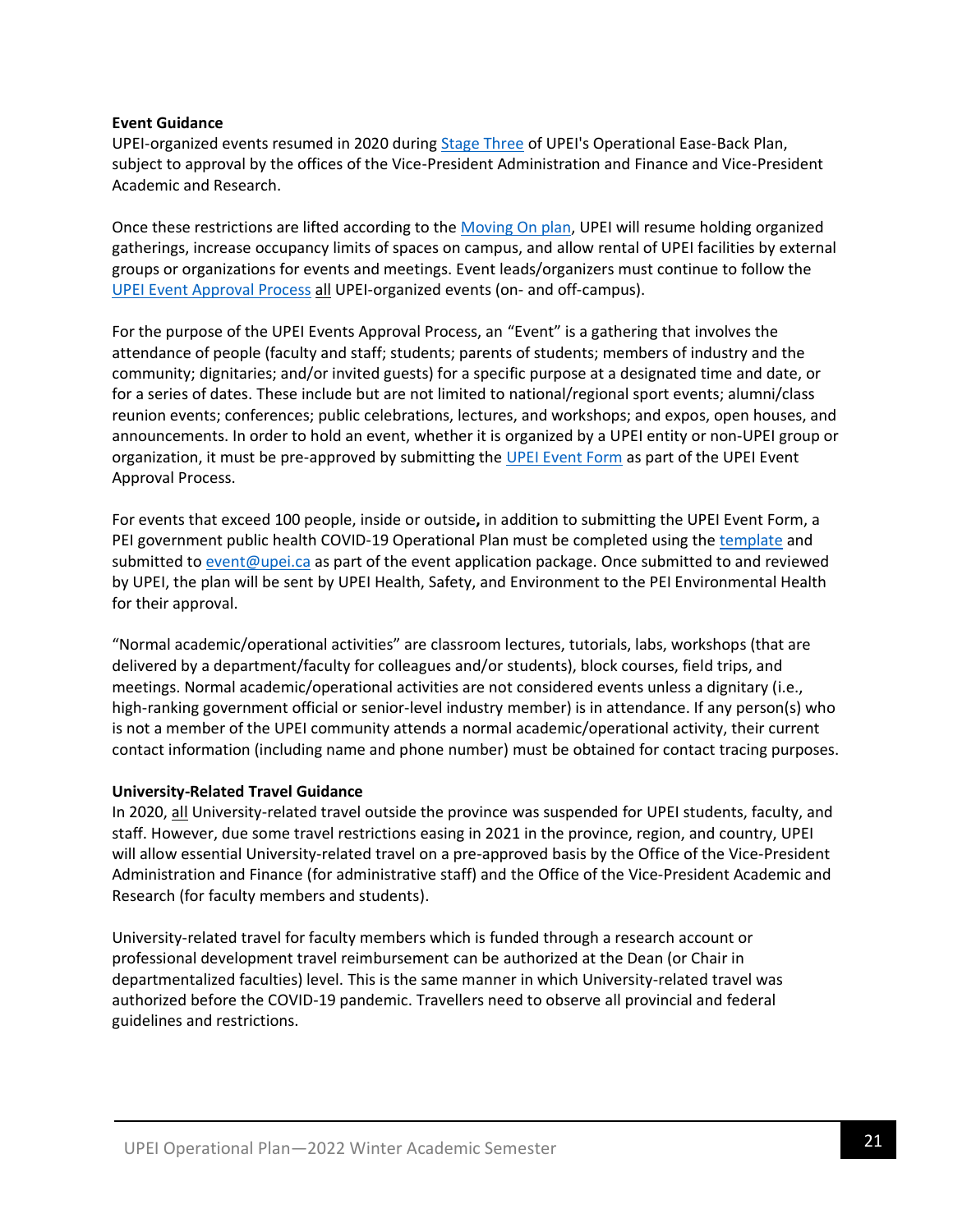Because of the evolving nature of the COVID-19 situation, the University is strongly advising students, faculty, and staff to monitor [Government of Canada travel health notices](https://travel.gc.ca/travelling/health-safety/travel-health-notices) an[d PEI-CPHO guidance](https://www.princeedwardisland.ca/en/topic/travel) before undertaking any travel. In keeping with the recommendations from federal and provincial health authorities, anyone who travels outside of PEI and/or Canada (including the United States) may need to be tested and/or self-isolate upon return to PEI.

## **E. CLASSROOMS**

UPEI developed several protocols to ensure that face-to-face teaching and learning could be resumed safely during the Fall 2020 Academic Semester. The University worked closely with the PEI Chief Public Health Office to develop a student classroom protocol for the safe use of classrooms that included physical distancing/occupancy, masking, and sanitizing measures.

Due to post-secondary education guidance that was issued by the PEI-CPHO in February 2022, UPEI has updated th[e Student Classroom Protocol.](https://www.upei.ca/easebackplan/classroom-protocol-for-students)

Each classroom/teaching space has been equipped with a supply of masks, cleaning disinfectant, and hand sanitizer. If individuals are not wearing masks, instructors should offer them one from the supply; however, if they do not comply, the instructor should call Security Services at 902-566-0384 to address the situation. If instructors require additional support to implement the Student Classroom Protocol, please contact the contact the Manager of Health, Safety, and Environment at hse@upei.ca.

## **F. LABORATORIES**

The [Return to Laboratory Work Plan,](https://www.upei.ca/easebackplan/return-to-laboratory-work-plan) [Return to Field and Off-Site Work Plan,](https://www.upei.ca/easebackplan/return-to-field-off-site-work-plan) and Student Laboratory [Protocol](https://files.upei.ca/misc/upei_laboratory_protocol_for_students.pdf) were developed in 2020 as part of UPEI's Operational Ease-Back Plan as there were a number of areas that needed careful consideration by laboratory supervisors before work in laboratories could resume and for research to be performed in the field and off-site. In addition, the University worked closely with the PEI Chief Public Health Office to develop a student protocol for the safe use of laboratories.

While the [Return to Laboratory Work Plan](https://files.upei.ca/healthandsafety/upei_return_to_laboratory_work_plan.pdf) (RTLWP) and [Return to Field and Off-Site Work Plan](https://files.upei.ca/healthandsafety/upei_return_to_field_off-site_work_plan.pdf) (RTFOWP), and [Student Laboratory](https://files.upei.ca/misc/upei_laboratory_protocol_for_students.pdf) Protocol were lifted for the 2021 Fall Academic Semester, they have been reinstituted based on PEI-CPHO guidance issued in January 2022. If faculty and/or staff require support to implement protocols related to the RTLWP, RTFOWP or Student Laboratory Protocol, please contact the contact the Manager of Health, Safety, and Environment at [hse@upei.ca.](mailto:hse@upei.ca)

## **G. RESIDENCES**

Given the fact that many students coming to live in residence are not from Prince Edward Island and COVID-19 continues to be a global pandemic, **Residence Services reconfigured its operational plan in 2020, 2021, and has since updated it for 2022.** This included procedures such as early arrivals,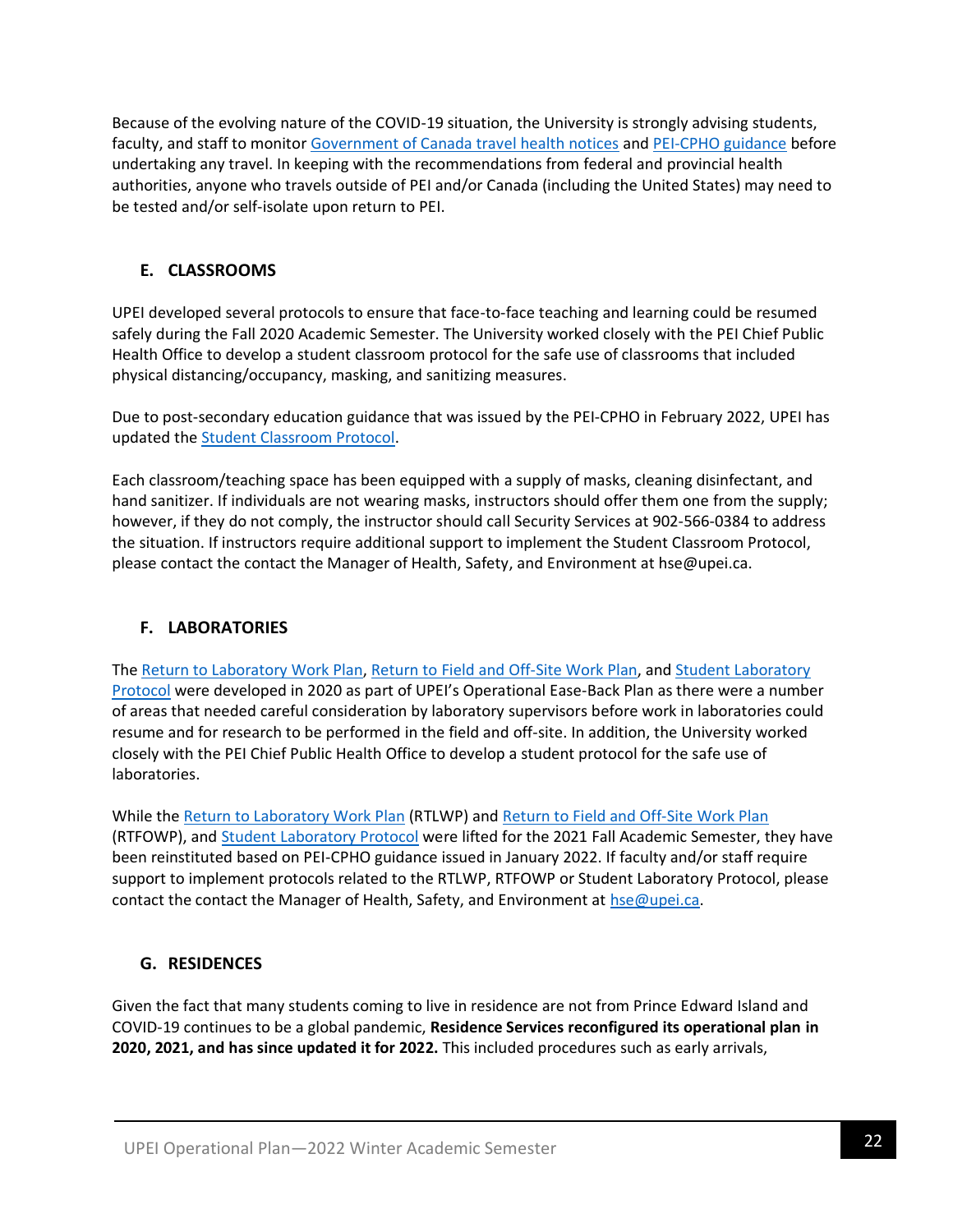moving/checking in students, student staff training, food service, program delivery, and room assignments.

Residence Services will be maintaining strict enforcement of all processes and policies to ensure the safety of students and staff in Winter 2022. Confirmed students will be made aware of these policies and rules prior to arriving on campus. If a student decides to cancel their residence space because of this information, they will be required to forfeit their deposit. All students, who continue to plan their arrival, will be expected to sign an addendum to the Residence Life Agreement which will acknowledge their understanding of this direction.

## **Residence Agreement**

The current Residence Life Agreement was updated in 2020 to reflect the need for all students to be diligent and attentive to the rules relating to COVID-19. The student will also be asked to sign a conduct letter specifically outlining pandemic-related rules and consequences. If a student decides to disregard the policies and procedures regarding COVID-19, they will have their living arrangement within the UPEI residence program immediately evaluated. Based on the results of a completed evaluation, the student may be asked to vacate their assigned residence facility immediately. Students will also remain financially obligated as per the Residence Life Agreement.

#### **Communications Strategy**

Prior to the beginning of each semester, Residence Services staff communicates several times with every incoming resident to confirm their move-in date as well as flight information. Staff have also issued emails to ensure the students very clearly understand the situation and protocols. On move-in days, Residence Life Advisors (RLAs) will be stationed at entrances to the University. Signs will identify residence check-in zones.

In addition to communicating with students, Residence Services and/or Health, Safety, and Environment will advise the director/manager(s) of Facilities Management and Security Services when they become aware of students who are in self-isolation in residence.

## **Occupancy**

The total capacity of all three residence buildings (Bernardine Hall, Bill and Denise Andrew Hall, and Blanchard Hall) is 444 students.

It was anticipated early in 2021 that physical distancing guidelines would continue to be important for smooth residence operations during the Fall Academic Semester, as shared spaces provide potential areas for virus transmission. Therefore, the following provides the bedspace breakdown for all three buildings to provide each residence student with their own bedroom.

• *Bernardine Hall* typically houses 154 students in single rooms and double rooms. With the expectation of 8 single rooms, all remaining rooms share a bathroom with one adjoining room. In 2020, to reach a goal of only providing students with a single room, each double room contained two beds but only housed 1 student. This dropped the available occupancy of Bernardine Hall from 154 bedspaces to 86. Given the new Fall 2021 guidance, students will be offered the option of doubling up, but it is anticipated that uptake will be low and the majority of rooms will be singles.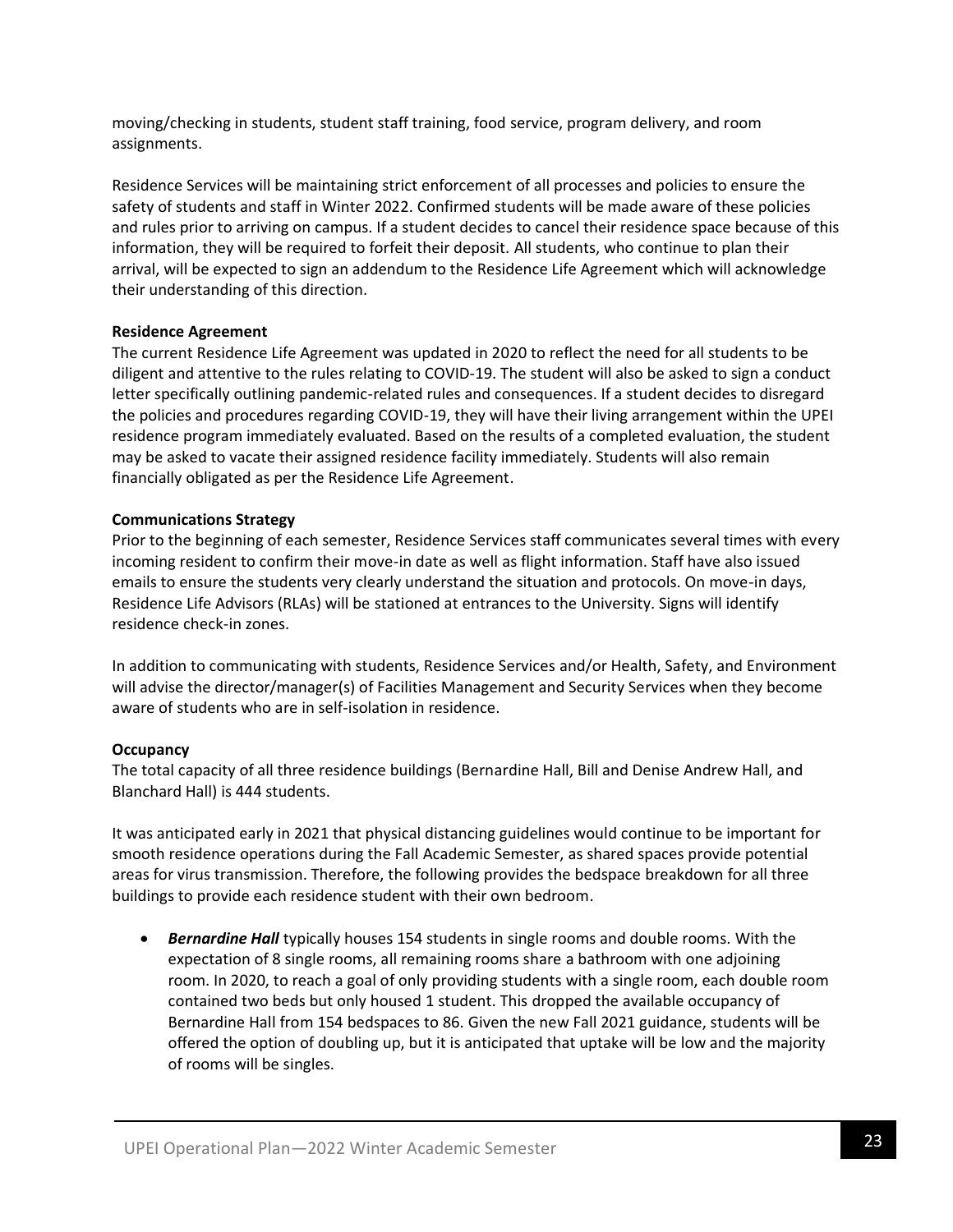- *Bill and Denise Andrew Hall* (*Andrew Hall*) will continue to house 158 students. This is broken down by 9 single suites, 67 double suites, and 15 triple suites. Each student is assigned a shared suite (except single units) but has their own private bedroom.
- *Blanchard Hall* remains at 132 beds in semi-private two-bedroom apartments. Like Andrew Hall, students will share an apartment but will have their own private bedroom.

#### **RLA Staffing requirements**

Bernardine's capacity has been reduced to 50% and, therefore, the Bernardine team has been reduced to 4 people (3 Residence Life Advisors (RLAs) and 1 Senior Residence Life Advisor (SRLA). This will mean the Bernardine team will be on duty more often (2.2 shifts per week, compared to 1.8 for other teams). The SRLA will become part of the RLA on-duty rotation However, the resident: RLA ratio is comparable to other buildings (1:29 compared to 1:26 in Blanchard and Andrew Hall).

#### **Arrival Plan/Room Assignments**

Students will be assigned a move-in date based on whether they need to quarantine or not and to allow social distancing. RLAs will be stationed at UPEI entrances checking move-in times and directing traffic. Check-in will occur in the lobby of each building to minimize large gatherings. ID cards will be printed in advance where possible.

#### **Room Preparation**

Rooms will be cleaned and disinfected by the Conference Services Housekeeping team. Once a room has been sanitized, it will be marked and locked so no one can enter prior to the occupants' arrival.

#### **Room Cleaning after Self-Isolation**

UPEI Residence housekeeping staff will disinfect all rooms after students have completed self-isolation periods.

#### **Testing Protocols**

If a student feels unwell after arriving, they will contact 811 to determine whether they should be tested. If a student is unable to find transportation, they can arrange an on-site test with the PEI-CPHO's mobile testing unit.

#### **Emergency Processes**

If a student needs emergency first aid, RLAs will be equipped with masks and gloves. Before entering the room, they will contact UPEI Security Services and Assistant Manager–Residence Life for assistance if they need to enter any self-isolation rooms. Facilities Management staff will only enter rooms being used for self-isolation during emergency situations and will wear full PPE. All work must be approved by their supervisor prior to entry.

#### **Public access during move-in**

Parents will not be permitted to enter residence buildings. RLAs will help students move. This will be clearly communicated to students and parents prior to move-in day.

#### **Day-to-day operational protocols**

Residence Services has a detailed operational plan with day-to-day operational protocols that address common spaces, guests and members of the public, general conduct, and if someone becomes sick.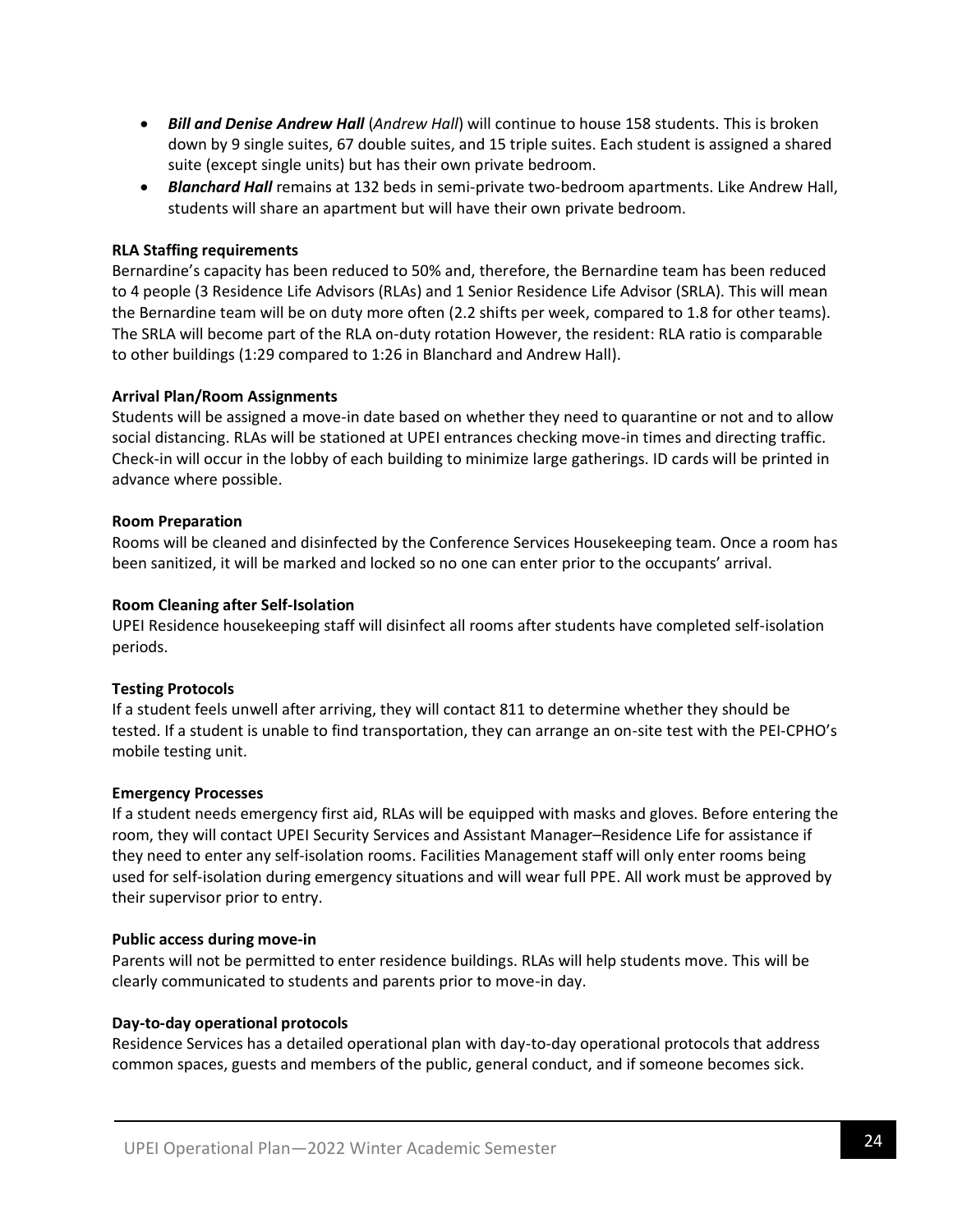## **Quarantine Spaces**

If available, some rooms in Bernadine Hall will be used should an outbreak occur and/or a suitemate of a sick student needs to self-isolate. If no rooms are available for self-isolation, students will be booked to stay in a self-isolation location as directed by the PEI-CPHO.

Enforcement of self-isolation is critical. Attendants will enforce a sign-in and sign-out process and provide emergency support to residents if necessary. The conference services front desk will also be operational. They will contact UPEI security services if any student attempts to leave the building. If there is a maintenance emergency in a room being used for self-isolation, UPEI maintenance staff will be informed and use the appropriate protocol for the situation. Non-urgent issues will be dealt with after the self-isolation period is over.

## **Dining Hall Operations**

Food services at UPEI are provided under contract with Chartwells. Chartwells operates the Wanda Wyatt Dining Hall and is following guidance as established by the PEI-CPHO for food premises.

## **H. ATHLETICS AND RECREATION**

UPEI Athletics and Recreation programming and facilities, including the UPEI Chi-Wan Young Sports Centre, were suspended/closed on March 15, 2020, due to the COVID-19 pandemic. UPEI Athletics and Recreation developed a plan to re-open in compliance with public health guidance and UPEI's Operational Ease-Back Plan and re-opened its operations in phases beginning in June 2020.

Atlantic University Sport (AUS) is responsible for governing interuniversity sport in Atlantic Canada and is comprised of 11 member institutions and over 2,500 student-athletes who compete annually for 17 conference championships in 10 different sports. In June 2020, in the wake of the ongoing COVID-19 global pandemic, AUS announced the decision to suspend all conference regular season and postseason competition until at least January 2021. This suspension was later extended for Winter 2021.

Due to the success of the Atlantic bubble, and evolving public health guidelines, the AUS Return-to-Play Committee (RTP) developed a Return-to-Play framework with the goal of finding a pathway back to competition for the 2021–2022 season. The RTP Committee was comprised of four-member university directors of athletics—one from each of the four Atlantic provinces—and two AUS conference office staff members. The Committee sought endorsement from each of the member universities and provincial chief medical officers in Atlantic Canada. The framework allowed for competition within the existing and evolving parameters established by public health in the four Atlantic province jurisdictions and included a significant reduction in the volume and frequency of competition and travel. Also, as part of the framework, each member school developed its own operational plan.

In June 2021, AUS announced it would move ahead with plans for exhibition, regular season, and championship competition beginning in fall of 2021 and asked members to provide a brief update to their operational plan for the period of September 1–mid-October. UPEI's update to its operational plan addressed: 1. naming a university contact for visiting varsity teams, 2. traffic flow information, 3. spectator policies, and 4. on-campus COVID-19 risk mitigation measures.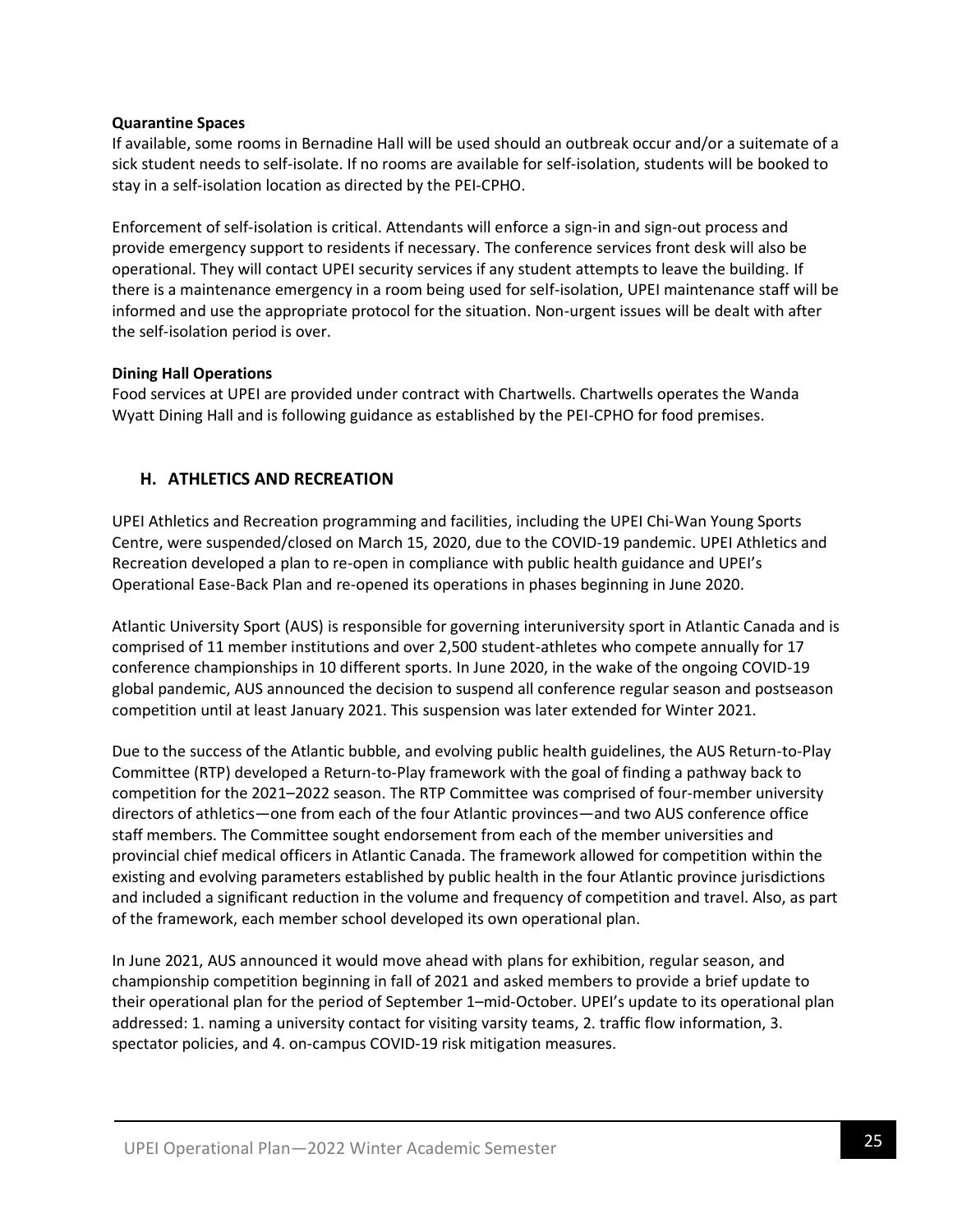While the first two sport seasons in the AUS calendar—women's rugby and men's and women's soccer—were successfully completed and women's and men's hockey and women's and men's basketball began their schedules, the AUS announced that regular season play would be suspended in December 2021 due to the Omicron variant. On February 10, 2022, AUS indicated that it would resume play in mid-February and reintroduce the RTP framework.

UPEI Athletics and Recreation has also developed a Contingency Medical Response Plan specific to varsity student-athletes. The plan identifies team members who will work with university staff on the development of COVID-19 suppression, identification, and management plans for various scenarios.

## **I. ROBERTSON LIBRARY**

The Robertson Library closed for in-person services on March 17, 2020; however, students, researchers, faculty, and staff continued to have access to the Library's extensive online services. The Library began offering a pick-up service for faculty, staff, and students during Stage Two of UPEI's Operational Ease-Back Plan. The Library remained closed in August 2020, and continued to offer a number of online services, but opened for in-person access for the 2020 Fall Academic Semester. To prepare for its "inperson" reopening on September 8, 2020, for students, faculty, and staff, the UPEI Robertson Library addressed the requirements for spaces, associated services and activities in its "Robertson Library Operational Plan for Reopening". The Robertson Library opened to the public on October 1, 2020.

For the 2021 Fall Academic Semester, the Robertson Library installed additional hand sanitizing units and provide "cleaning stations" within the Library for users. Physical distancing continued to be encouraged. When entering the Library, users were required to check in at the Service Desk to have the barcode on their UPEI ID card scanned for contact tracing purposes. Students were able to book group and individual study rooms and to use computer workstations, study carrels, and tables without a booking. The Library continued to offer a variety of online services in order to serve all students.

The Robertson Library, for the most part, returned to pre-COVID-19 occupancy levels in Fall 2021, in keeping with PEI-CPHO guidance. However, effective in January 2022, based on temporary PEI-CPHO guidance issued for post-secondary education as well as overall public health restrictions, the Library will continue to be open "in-person" in order to support students, but return to a requirement of physical distancing of 2m/6ft, enhanced masking enforcement, and reduced in-person staffing. The Library continues to offer a variety of virtual services. For library hours, both in-person and virtual visit: <https://library.upei.ca/hours>

## **J. RESPONDING TO ILLNESS / OUTBREAK**

## **Pandemic Response Planning**

The University has existing plans that address how UPEI will respond to illness and outbreaks in our campus setting. UPEI first established a pandemic plan in 2009 in response to the H1N1 virus. The UPEI Pandemic Preparedness Plan aligns with the University's broader Emergency Management Plan.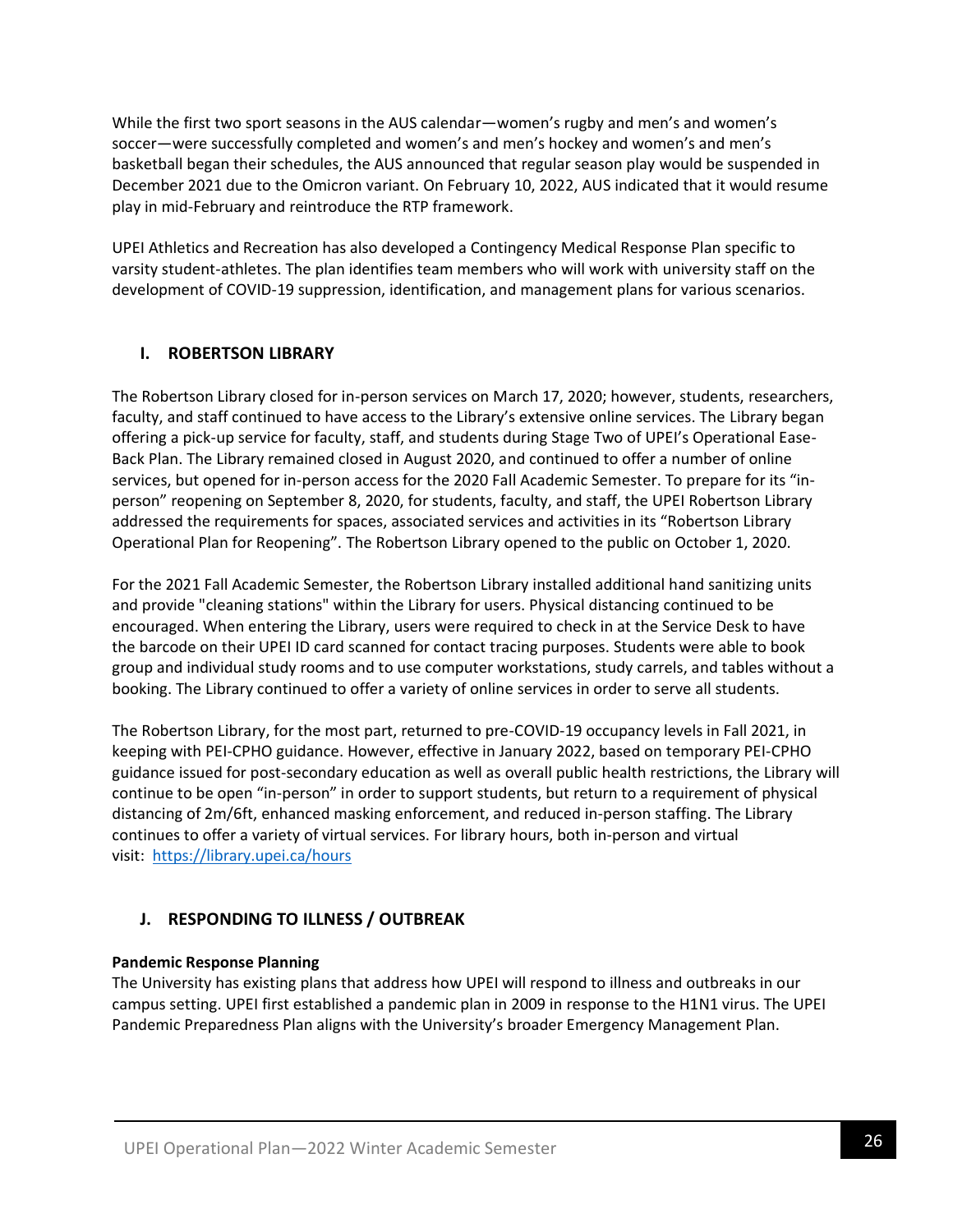A pandemic is one in a possible range of emergencies the University could face and for which it must be prepared. UPEI is guided in its pandemic preparedness and response by the provincial health authority or Health PEI (HPEI), the PEI Chief Public Health Office (PEI-CPHO) of the Department of Health and Wellness at the provincial government, the Public Health Agency of Canada (PHAC), and the World Health Organization (WHO).

The UPEI Pandemic Preparedness Plan identifies issues of primary concern for the University in the event of a pandemic, authority for decision making, and continuity planning. It was created in order to ensure the institution is ready to respond quickly and appropriately to the threat and/or occurrence of a pandemic. The Plan is designed for education and awareness of the threat of a pandemic and describes an appropriate array of pandemic response roles in order to ensure the efficient mobilization and coordination of university resources at a broad level. The Plan endeavours to maximize efforts to provide life safety, protection of property, business continuity, and the protection of research initiatives and animal care.

The plan outlines the governance and authority for decision making in the event of a pandemic. For example, UPEI's pandemic preparedness and response team is the advisory committee to both the Vice-President Administration and Finance and the Vice-President of Academic and Research consisting of:

- Associate Vice-President, Human Resources and Legal
- Associate Vice-President, Students and Registrar
- Director of UPEI Health and Wellness Centre
- Director, Ancillary Services
- Director, Communications and University Relations
- Manager, Health, Safety and Environment
- President, UPEI Student Union
- Other invited guests, as determined by the vice-presidents

The UPEI Pandemic Preparedness Plan, along with the associated "Routine Practices and Additional Precautions Guidelines," was updated in 2020 and provides the framework for responding to the COVID-19 pandemic from a community health perspective, as well as informing an outbreak plan specific to COVID-19.

## **UPEI Health and Wellness Centre – Business Continuity**

The UPEI Health and Wellness Centre plays a vital role to the campus community during both normal operations and in response to certain types of health emergencies, such as a pandemic outbreak. The UPEI Health and Wellness Centre has been designated as an "Essential Service" by the University, and as such, it is important to identify business continuity plans for a variety of potential threats, including a pandemic, that could disrupt the University business. The priorities for UPEI when confronted with a potential threat are:

- safety and security of faculty, staff and students; and
- to minimize the impact of disruptions on UPEI operations and ensure continuity of services wherever possible.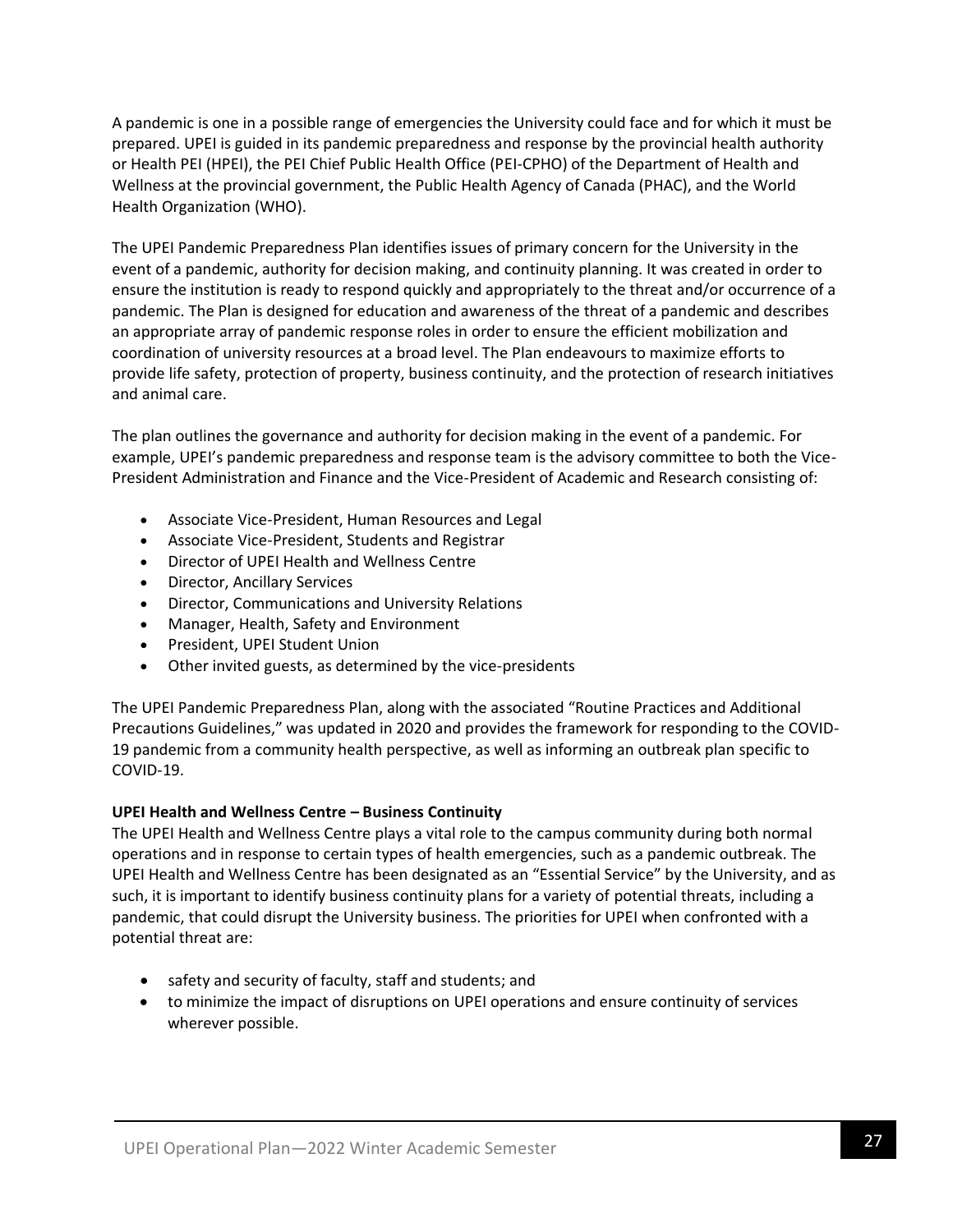The UPEI Health and Wellness Centre has developed a Business Continuity Plan that is reviewed regularly by the Director (who serves as the Business Continuity Plan Coordinator) and staff to identify opportunities for improvement and to ensure they meet any new demands of the University or any newly emerging risks, such as COVID-19. The current Business Continuity Plan:

- identifies the types of disasters/emergencies/crises that could impact the University and require the UPEI Health and Wellness Centre to operate an essential services model.
- identifies roles/responsibilities including an emergency coordinator and/or team with defined roles and responsibilities for preparedness and response planning roles/contact information for staff.
- identifies essential employees and other critical inputs (e.g., raw materials suppliers, subcontractor services/ products, and logistics) required to maintain business operations by location and function during an emergency.
	- o Nurse Practitioner is essential to provide care
	- $\circ$  At least one Administrative Assistant needs to be at the desk to receive patients, answer the telephone, direct patients; either LPN/RN needs to be present for specimen collection, prep of patients, assist with triaging patients, provide support to patients with mild to moderate anxiety/depression.
- indicates, depending on the type of disaster/pandemic, as to how long the clinic operation is altered.
- identifies essential functions and services required from other UPEI departments in order for the UPEI Health and Wellness Centre to operate.
- features a Business Continuity Checklist that outlines the measures and changes required to shift from regular to response operations.
- provides for a regular evaluation and review schedule.
- outlines an up-to-date contact list for the UPEI Health and Wellness Centre.

## **COVID-19 Pandemic Outbreak Plan**

UPEI takes the situation of a positive case of COVID-19 very seriously and will take direction from the PEI Chief Public Health Office (PEI-CPHO) on the management of a potential outbreak. To support this effort, UPEI has developed the following COVID-19 Pandemic Outbreak Plan.

## *If positive COVID-19 cases occur on campus*

Individuals will review their test results online on the [Search my COVID-19 Test Results](https://www.princeedwardisland.ca/en/feature/search-my-covid-19-test-results#/service/CovidNegativeResults/CovidNegativeResultsSearch) web page. If their result is positive, they must immediately begin self-isolation and notify their close contacts by following [PEI-CPHO guidance for those who have tested positive.](https://www.princeedwardisland.ca/en/information/health-and-wellness/information-for-people-who-have-tested-positive-for-covid-19) The PEI-CPHO will contact individuals who test positive within 48 hours (depending on case numbers) and they will review isolation periods (depending on vaccine status).

The PEI-CPHO may contact the UPEI Health, Safety, and Environment Manager (902-213-3183) to notify the University that there is a potential outbreak on campus. All information received from the PEI-CPHO will remain confidential in accordance with the Health Information Act.

If notified and requested by the PEI-CPHO, UPEI will institute staged pandemic response plans at the individual-case, building, and campus-wide level.